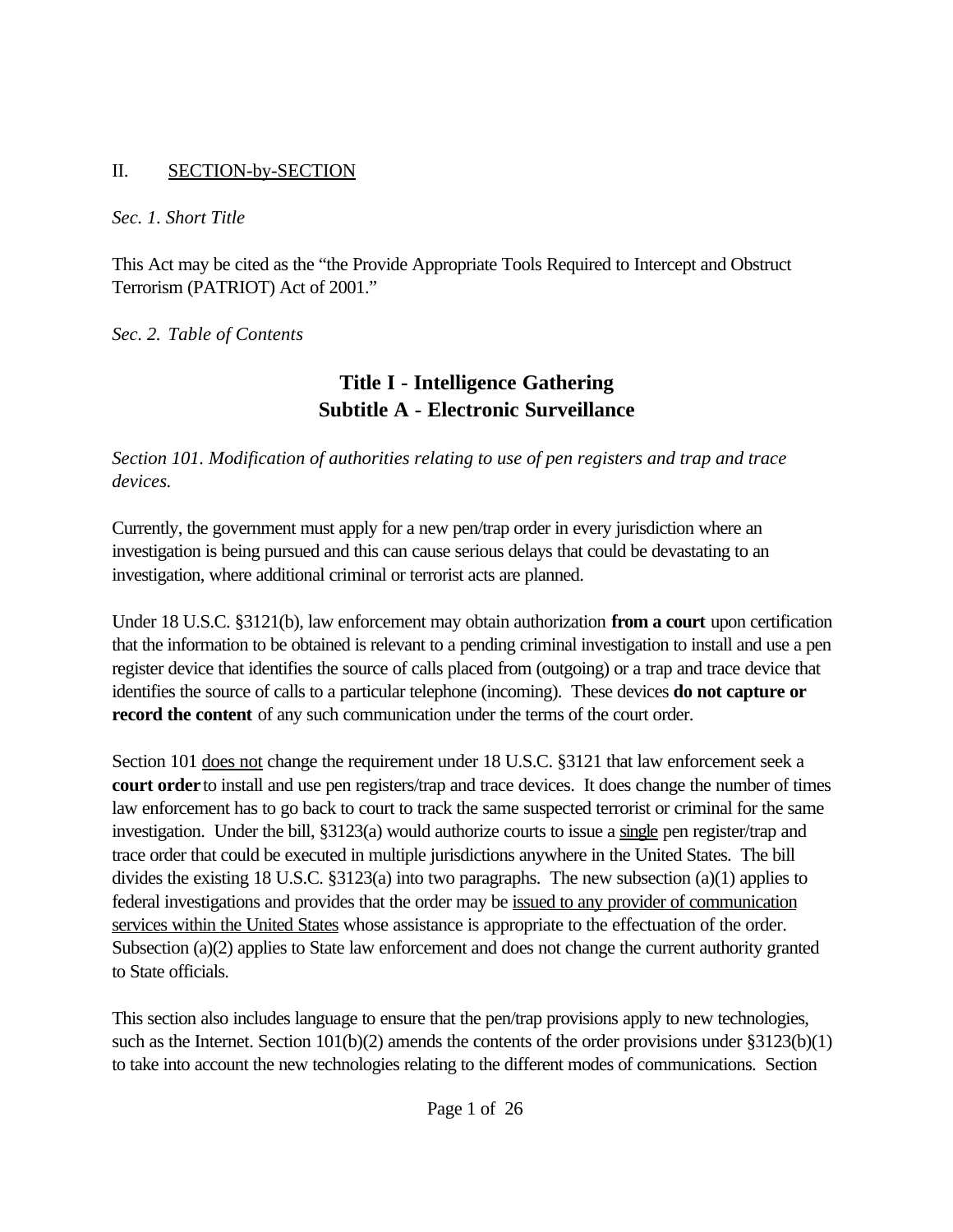$101(b)(3)$  amends the non-disclosure requirements under  $\S 3123(d)(2)$  to take into account the new technologies relating to the different modes of communications.

Section 101(c) amends the definition section to include a new nexus standard under  $\S3127(2)(A)$  to provide that the issuing court must have jurisdiction **over the crime being investigatedrather than the communication line upon which the device is to be installed**. This section is also amended to account for the new technologies relating to the different modes of communications.

Section 101(d) amends section 3124(d) to ensure that communication providers continue to be covered under that section. Technology providers are concerned that the single order provisions of section 101 of the bill eliminates the protection of §3124(d) of title 18 which provides that "no cause of action shall lie in any court against any provider of a wire or electronic communication service, its officers, employees, agents, or other specified persons for providing information, facilities, or assistance in **accordance with the terms of a court order**." Once there is a nation-wide order it will not specify the provider and thus, the providers believe they could become liable. The intent of the current statutory language is to protect providers assisting law enforcement. The change in the statute should not change that protection. The bill removes the phrase "the terms of " and leaves the phrase in accordance with a court order. This will keep the requirement of a court order but protect the providers even when that order does not specify the provider.

Section 101 does not expand the type of information which may be obtained. It is limited to the equivalent of telephone numbers dialed and the length of the call or in the Internet context it provides the address, such as an e-mail address.

The sunset provision in section would sunset this section on December 31, 2003.

### *Section 102 . Seizure of voice-mail messages pursuant to warrants.*

The purpose of this section is to allow **a court to issue an order** authorizing law enforcement to seize voice mail messages pursuant to a **search warrant** upon a showing of probable cause.

This section harmonizes all criminal provisions dealing with stored electronic communication - requiring **a warrant issued by a judge after establishing probable cause**.

The sunset provision in section \_\_\_\_\_ would sunset this section on December 31, 2003.

*Section 103. Authorized disclosure.*

This provision will allow law-enforcement to share "title III" (wiretap statute) information with limited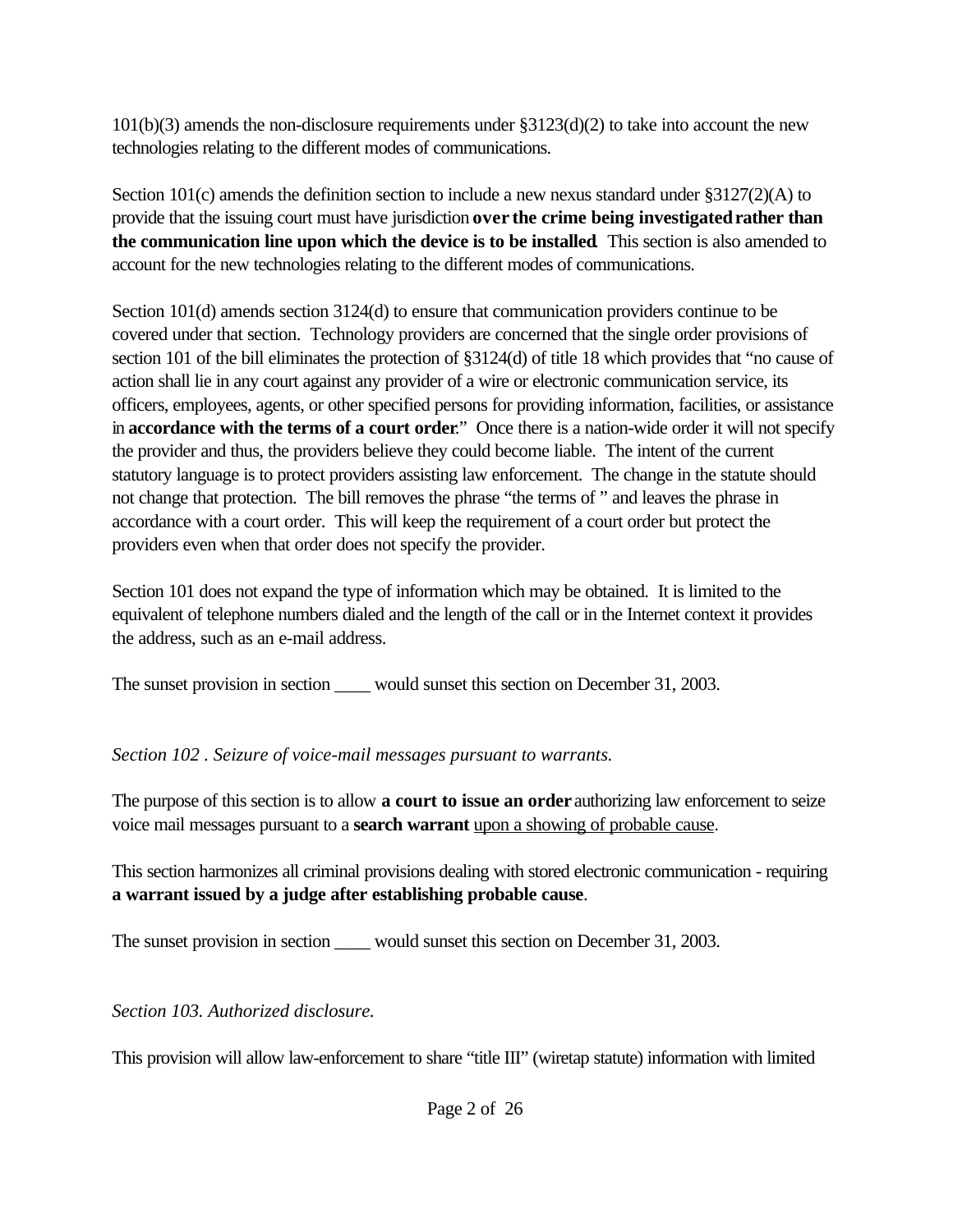government agencies to further intelligence or national security investigations. Under current law, 18 U.S.C. §2517(1) allows any investigative or law enforcement officer who obtains information under the Wiretap Statute to disclose the information to the extent that the information assists a criminal investigation to another investigative or law enforcement officer. The current statutory language has hampered law enforcement in sharing information or receiving information from other government agencies that might relate to terrorist activities or national security. This section of the bill would amend the definition under §2510(7) of "investigative or law enforcement officer" to include any Federal law enforcement, intelligence, national security, national defense, protective, immigration personnel, or the President or Vice President of the United States for the purposes only of §2517 **when it relates to foreign intelligence information.** As with current law, the disclosure or sharing of information must be made in the performance of the official duties of the official making or receiving the information.

This language narrows that which was proposed by the Administration that would have authorized disclosure to "any officer or employee of the executive branch." The bill also limits the information to that which relates to foreign intelligence information.

The sunset provision in section would sunset this section on December 31, 2003.

### *Section 104. Savings provision.*

This section is a technical and conforming amendment that would add chapter 206 (relating to pen registers/trap and trace orders) to section §2511(f) of the Wiretap Act. Section 2511(f) states that nothing in chapter 119 (relating to the interception of communications), chapter 121 (relating to stored wire and electronic communications and transactional records access), or section 705 of the Communications Act of 1934, "shall be deemed to affect the acquisition by the United States Government of foreign intelligence information from international or foreign communications, or foreign intelligence activities conducted in accordance with otherwise applicable Federal law ...." The bill would include chapter 206 under that §2511(f).

This section also updates the language to include electronic communications. The sunset provision in section would sunset this section on December 31, 2003.

### *Section 105. Interception of computer trespasser communications.*

Cyberattacks may be the work of terrorists or criminals. These attacks come in many forms that cost companies and citizens millions of dollars and sometimes can endanger public safety. For instance, the Denial-of-Service attacks, where the objective of the attack is to disable the computer system can shut down businesses or emergency responders or national security centers. This type attack causes the target site's servers to run out of memory, and become incapable of responding to the queries of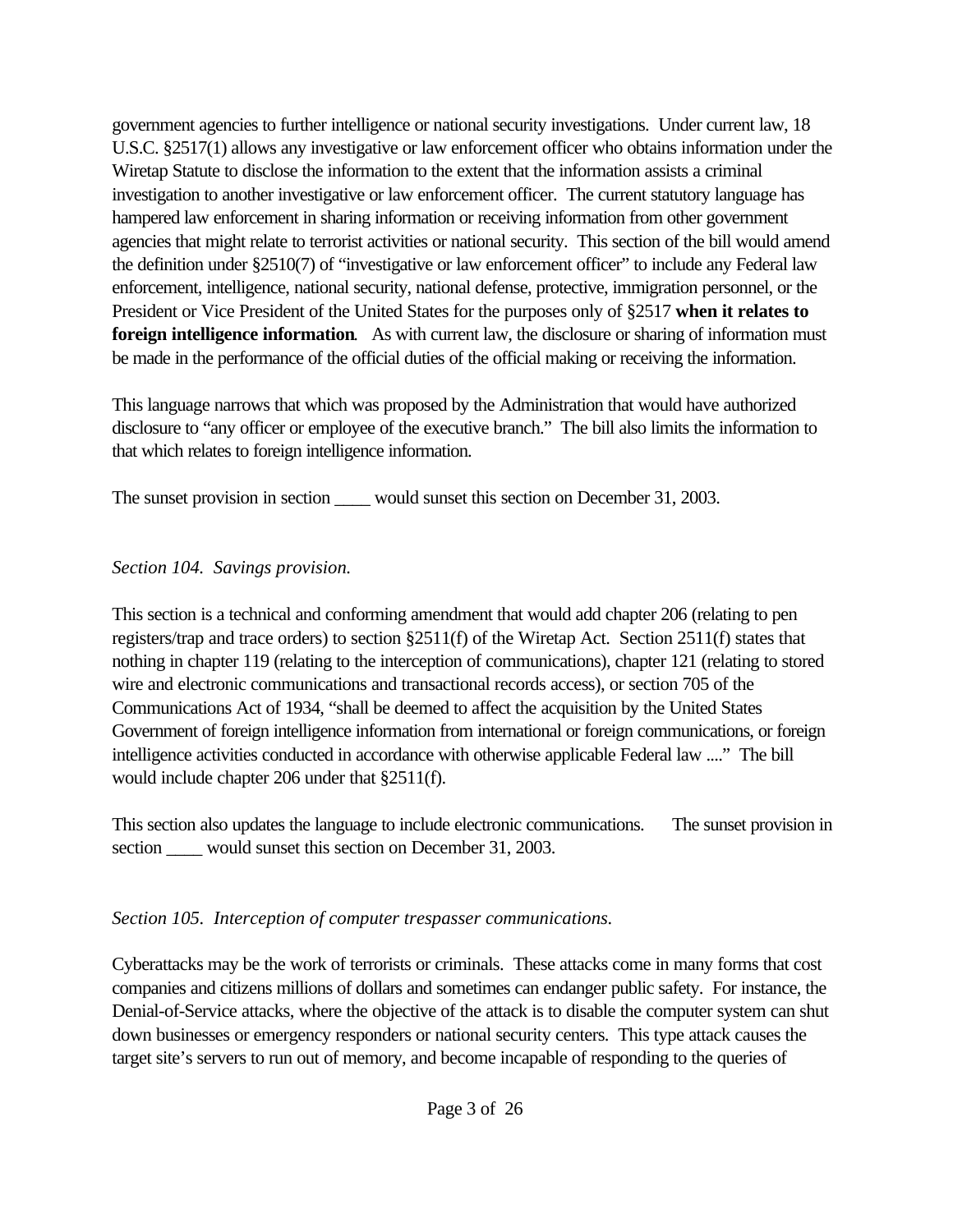legitimate customers or users. The victims of these computer trespassers should be able to authorize law enforcement to intercept the trespassers communications. Section105 amends current law to clarify that law enforcement may intercept such communications at the authorization of the victims, under limited circumstances.

Section 105(1) of the bill adds to the definitions under 18 U.S.C. §2510(1) the terms 'protected computer' and states that the term has the same meaning set forth in §1030 of title 18, and (2) the term 'computer trespasser' that means a person who is accessing a protected computer without authorization and thus has no reasonable expectation of privacy in any communication transmitted to, through, or from the protected computer.

Section 105(2) of the bill amends current law to allow victims of computer intrusions to authorize law enforcement to intercept the communications of a **computer trespasser**, under limited circumstances. The circumstances are (1) the owner or operator of the protected computer must authorize the interception of the trespasser's communications, (2) the person who intercepts the communication must be lawfully engaged in an investigation, (3) the person acting under color of law has reasonable grounds to believe that the contents of the computer trespasser's communication to be intercepted will be relevant to the investigation and (4) **the investigator may only intercept communications of the computer trespasser.**

Section 105(3) would update the "good faith reliance" defense in section 2520(d), so that the computer trespasser situation is also covered. Current law provides that "a good faith reliance on (1) a court warrant or order, a grand jury subpoena, or a statutory authorization; (2) a request of an investigative or law enforcement officer under section 2518(7) of this title; or (3) a good faith determination that section 2511(3) of this title permitted the conduct complained of; is a complete defense against civil or criminal action brought under this chapter or any other law." The communication providers are concerned that while  $(d)(1)$  covers statutory authorization, the language of section 105 authorizes law enforcement and not the providers directly. Section 105(3) will ensure that the protection offered under 2320(d) continues.

The sunset provision in section would sunset this section on December 31, 2003.

*Section 106. Technical Amendment*

Adds a missing add to §2518(3)(c).

*Section 107. Scope of subpoenas for record of electronic communications.*

Terrorists and criminals often use aliases in registering for Internet and phone services. This creates a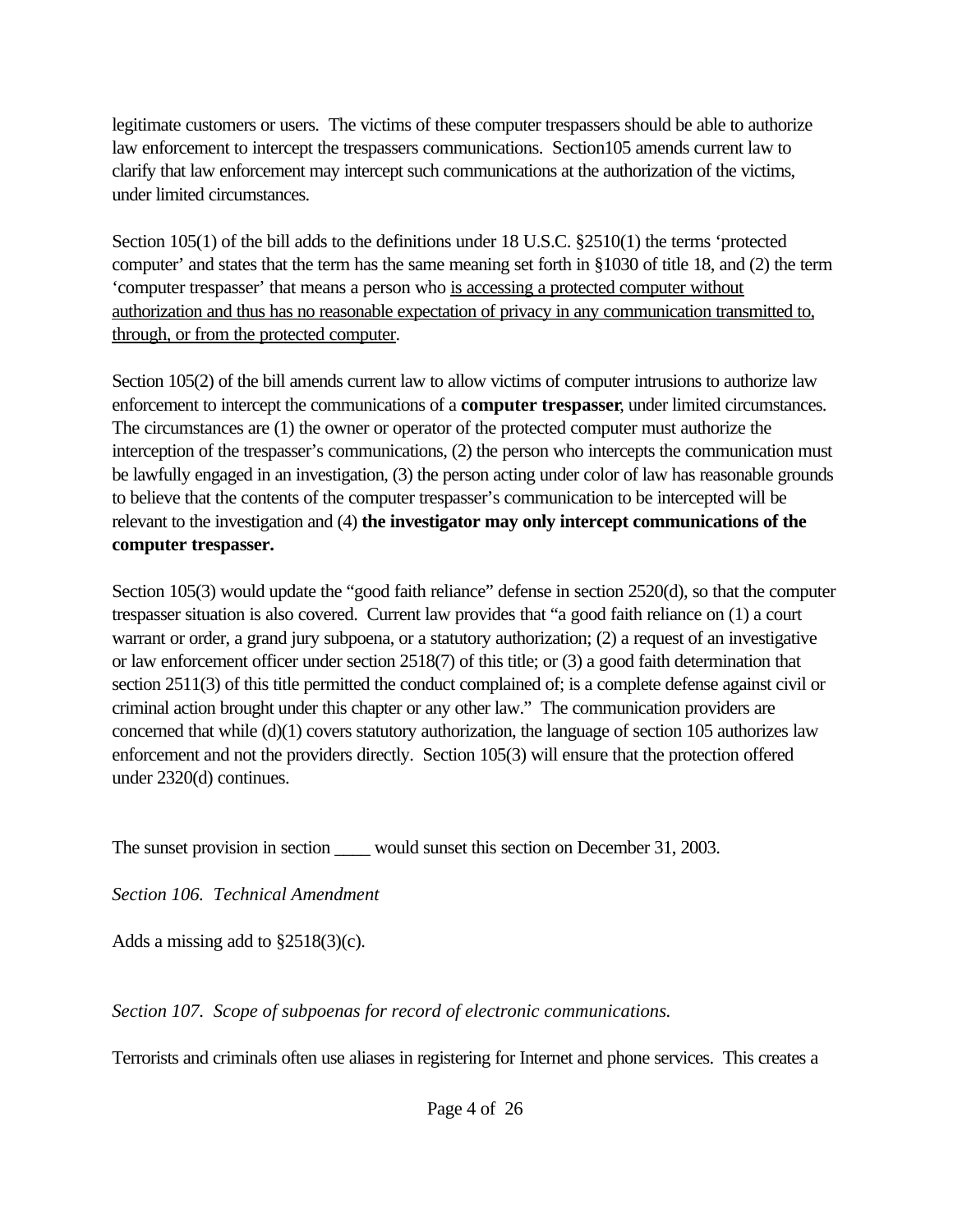problem for law enforcement attempting to identify the suspects of terrorist or criminal acts that often support the terrorists. While the government currently can subpoena electronic communications or a remote computing services provider for the name, address and length of service of a suspect, this information does not help when the suspected a terrorist and criminal lie about his or her identity. Credit card and other payment information will help law enforcement track a suspect and establish his or her true identity.

This section would amend 18 U.S.C. §2703(c) to authorize a subpoena for transactional records to include information regarding the form of payment that would assist law enforcement in determining the user's identity.

The sunset provision in section \_\_\_\_ would sunset this section on December 31, 2003.

### *Section 108. Nationwide service of search warrants for electronic evidence.*

Title 18 U.S.C. §2703(a) requires a search warrant to compel service providers to disclose unopened e-mails. This section **does not affect the requirement for a search warrant**, but rather attempts to address the investigative delays caused by the cross-jurisdictional nature of the Internet. Currently, Federal Rules of Criminal Procedure 41 requires that the "warrent" be obtained "within the district"where the property is located. An investigator, for example, located in Boston who is investigating a suspected terrorist in that city, might have to seek a suspect's electronic e-mail from an Internet service provider (ISP) account located in California. The investigator would then need to coordinate with agents, prosecutors and judges in the district in California where the ISP is located to obtain a warrant to search. These time delays could be devastating to an investigation, especially where additional criminal or terrorist acts are planned.

Section 108 amends §2703 to authorize **the court with jurisdiction over the investigation** to issue the warrant directly, without requiring the intervention of its counterpart in the district where the ISP is located.

The sunset provision in section would sunset this section on December 31, 2003.

### *Section 109. Clarification of scope.*

This section amends  $\S 2511(2)$  of title 18 to clarify that when a cable company is providing the services of a telephone company or Internet service provider, that cable company must comply with the same laws governing the interception and disclosure of wire and electronic communications that currently apply to all other telephone company or Internet service provider.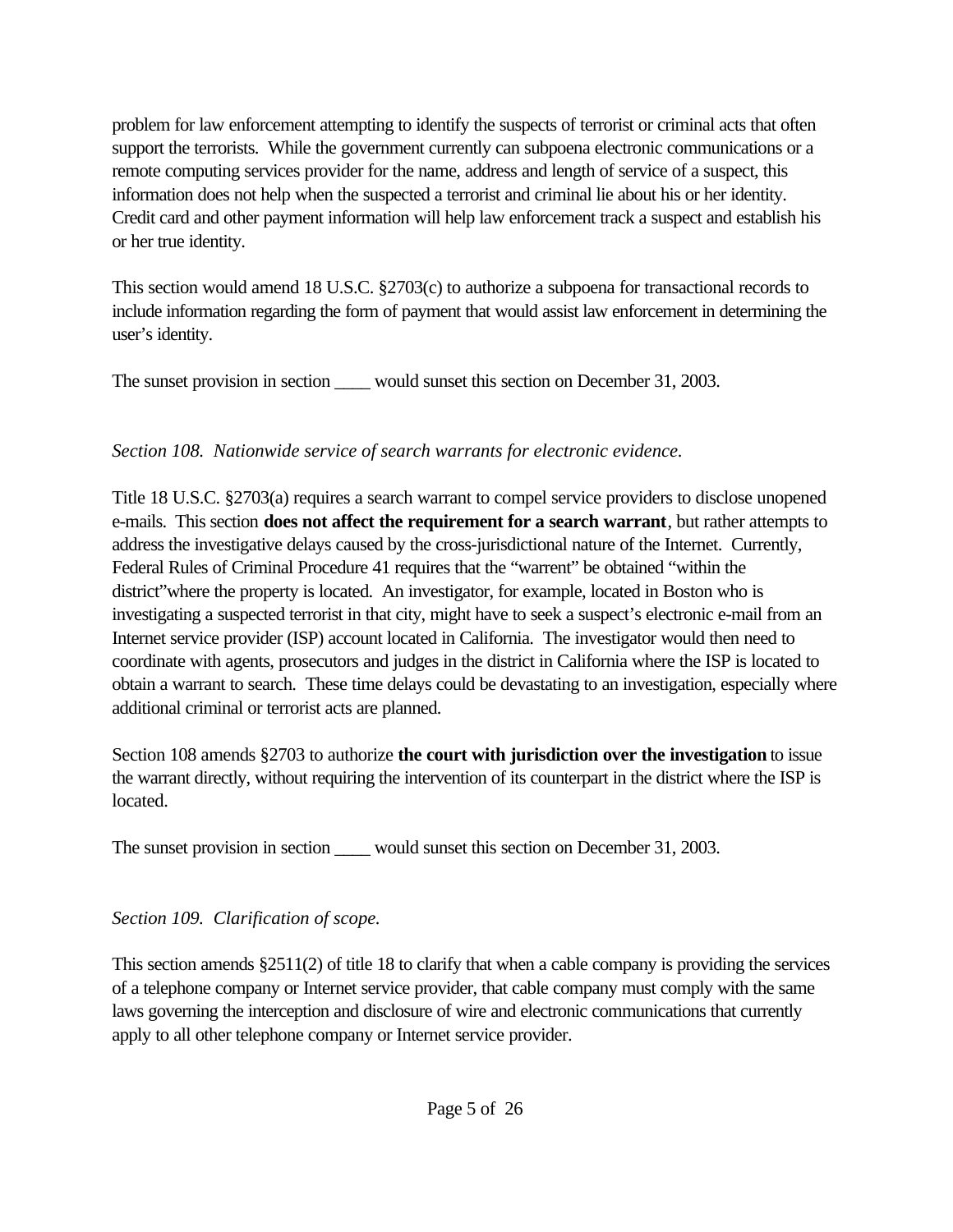Under current law the Communications Act as amended, (passed at a time when cable companies provided only television viewing services on cable lines) with certain exceptions, prohibits a cable operator from disclosing personally identifiable information concerning any subscriber without the prior written or electronic consent of the subscriber concerned. At the same time, criminal laws governing the interception and disclosure of wire and electronic communications permit the court to order nondisclosure of the government interception.

Section 109 amends §2511 to provide that when cable providers are offering telephone and Internet services they are subject to the same criminal laws that telephone companies and Internet Service Providers governing interception and disclosure of such communications. This section also clarifies that the government's access to information related to the selection of video programming is still governed exclusively by the provisions of §631(h) of the Communications Act of 1934, as amended. The phrase "information ... concerning the selection of video programming" covers information about video programming service or services the subscriber purchased, but does not cover such information as the subscribers name, address, or the means of payment. The amendment does not affect the current prohibition under 631(h) of the Communication Act on releasing records that reveal what a customer chooses to view, for example what particular premium channels or "pay per view" shows the customer selects.

The sunset provision in section \_\_\_\_\_ would sunset this section on December 31, 2003.

## *Section 110. Emergency disclosure of electronic communications to protect life and limb.*

This section amends 18 U.S.C. §2702 to authorize electronic communications service providers to disclose the communications (or records relating to such communications) of their customers or subscribers if the provider reasonably believes that an emergency involving immediate danger of death or serious physical injury to any person requires disclosure of the information without delay.

This section would also amend the law to allow communications providers to disclose non-content records (such as the subscriber's login records). Under current law, the communications provider is allowed to disclose content information but according to DOJ not expressly permitted to provide noncontent records. This would permit the disclosure of this less protected information.

Additionally this section would ensure that providers of communications remain covered under §2703(e) the no cause of action provision when assisting law enforcement with an investigation. Under current law, there is a "no cause of action against a provider disclosing information under this chapter" under §2703(3) when "in accordance with the terms of a court order, warrant, subpoena, or certification under this chapter." However, as the current law is written, it would not cover providers that contact authorities to report emergency situations. This section would amend the law to include information disclosed under this statutory authorization.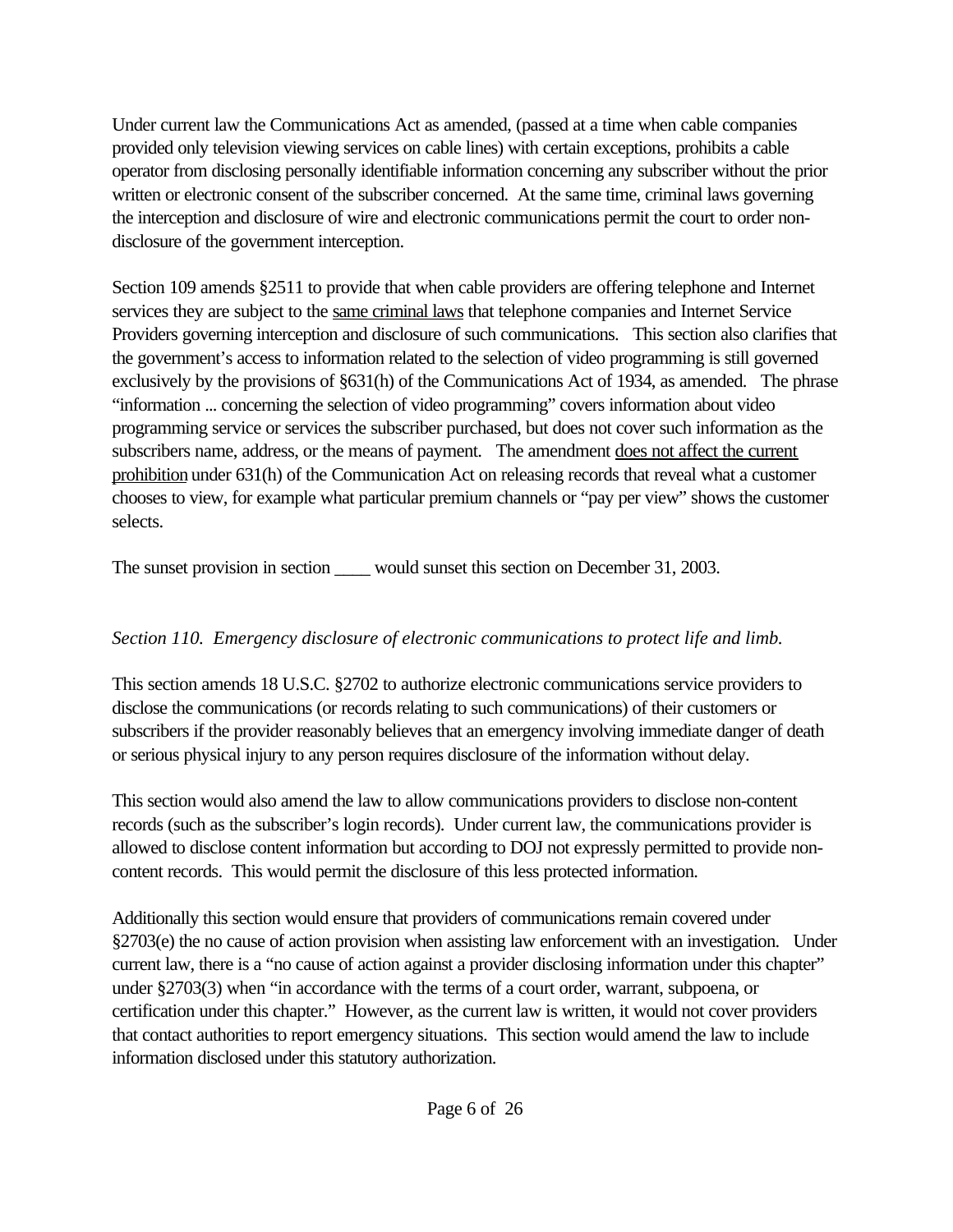The sunset provision in section \_\_\_\_\_ would sunset this section on December 31, 2003.

### *Sec. 111. Use as Evidence*

This section amends the statutory suppression of evidence rule under the 1968 Wiretap Statute that provides illegally intercepted wire or oral communications cannot be used in court or in agency hearings under 18 U.S.C. §2515. This section extends the statutory exclusionary rule to electronic communications. The extension covers both real-time and stored communications. The sunset provision in section would sunset this section on December 31, 2003.

## *Sec. 112. Reports Concerning the Disclosure of the Contents of Electronic Communications*

This section amends 18 U.S.C. §2703, et. seq., that governs access to stored wire and electronic communications to require the government to compile and publish annual reports of data regarding the government's acquisition of this type of information. This type of reporting is already required for the Wiretap Statute and Pen/Trap Statute. The sunset provision in section \_\_\_\_\_ would sunset this section on December 31, 2003.

# **Title I - Intelligence Gathering Subtitle B - Foreign Intelligence Surveillance and Classified Information**

### *Section 151. Period of Orders of Electronic Surveillance of Non-United States Persons Under Foreign Intelligence Surveillance*

This section amends the Foreign Intelligence Surveillance Act (50 U.S.C. § 1801 *et seq*.) (FISA) to permit the Foreign Intelligence Surveillance Court (FISC) to authorize the search and surveillance within the United States of officers and employees of foreign powers and members of international terrorist cells for a period of up to one year.

Currently, section 105 of FISA (50 U.S.C. § 1805(e)(1) allows electronic surveillance of foreign governments up to a year upon receiving the court authorization and restricts electronic surveillance of a foreign agent to no more than 90 days. The government can go back to the FISA court after 90 days and get an extension on the same basis as the original order application.

Section 1824(d)(1) allows for a physical search of property of a foreign government for up to one year after receiving court authorization and restricts a physical search of the property or person of a foreign agent for no more than 45 days.

Section 151 of the bill extends the 45 day limitation for physical searches to 90 days and the 90 day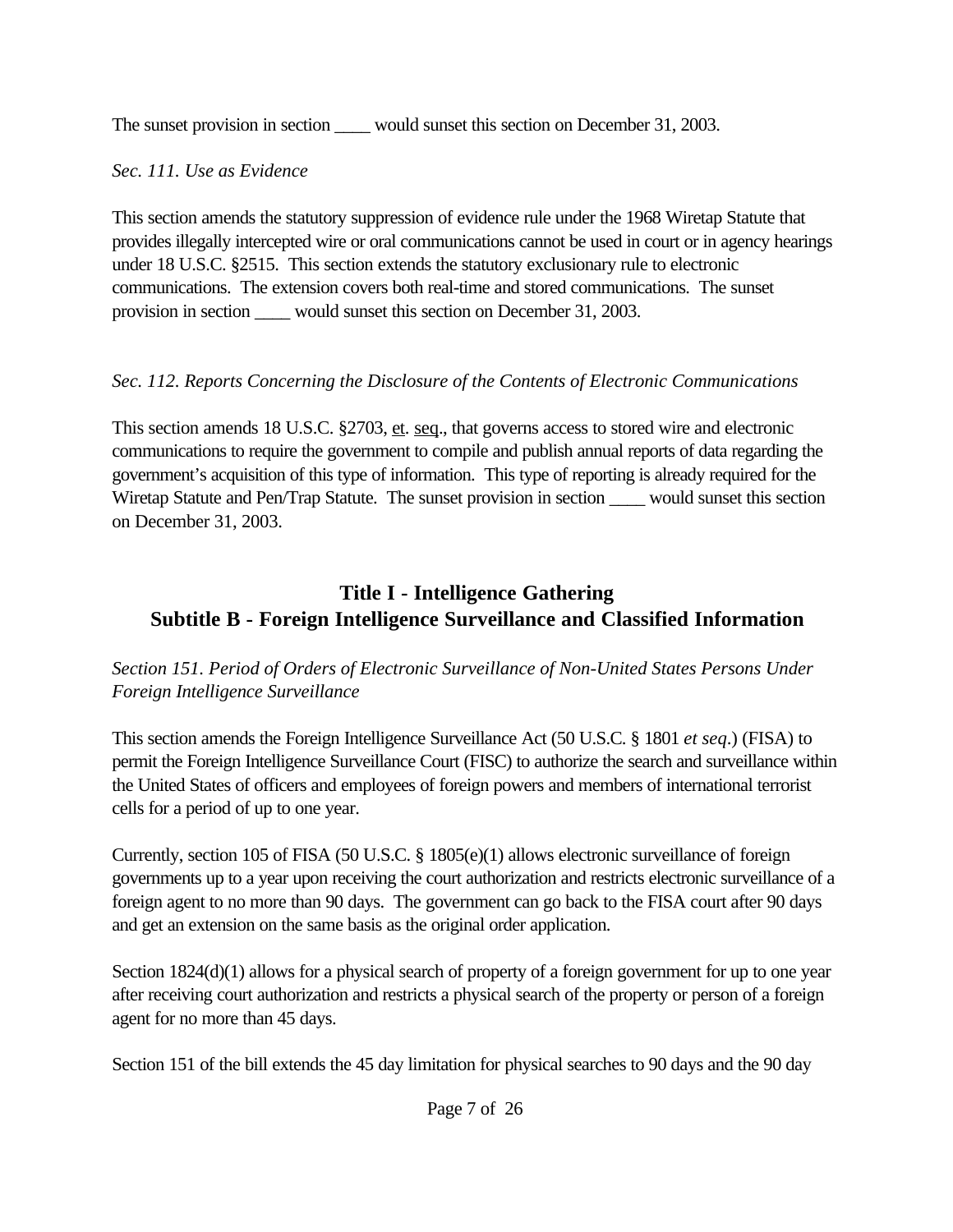period for electronic surveillance to one year for those acting as foreign agents.

This change in the law is needed because it often takes longer than 45 days to get onto the premises to conduct a physical search.

The sunset provision in section would sunset this section on December 31, 2003.

## *Section 152. Multi-Point Authority*

Section 1805(c)(2)(B) of FISA permits the FISA court to require third parties, like common carriers, custodians, landlords and others, who are specified in any order sought from the FISA court to provide assistance and information to law enforcement authorities in the installation of a wiretap or the collection of information related to a foreign intelligence investigation.

Section 1805(c)(2)(B) is amended to insert language that permits the judge to direct the order to "other persons" **if the court finds** that the "actions of the target of the application may have the effect of thwarting the identification of a specified person," who would be required to assist in the installation of any court-authorized intercept. This amendment is intended to expand the existing authority to allow for circumstances where the court finds that the actions of a target may thwart the identification of a specified person in the order. This is usually accomplished by the target moving his location.

This amendment allows the FISA court to direct those parties necessary to assist in the installation and to furnish all information, facilities, or technical assistance necessary without specifically naming such persons. Nevertheless, the target of the electronic surveillance must still be identified or described in the order.

For example, international terrorists and foreign intelligence officers are trained to thwart surveillance by changing hotels, cell phones, Internet accounts, etc. just prior to important meetings or communications. Under present law, each time this happens the government must return to the FISA court for a new order. The amendment permits the court to issue a generic order that can be presented to a carrier, landlord or custodian and then the surveillance may be undertaken as soon as technically feasible.

The sunset provision in section would sunset this section on December 31, 2003.

## *Section 153. Foreign Intelligence Information*

Under 50 U.S.C. § 1804(a)(7) and 50 U.S.C. § 1823(a)(7)(B) a FISA application requires certification that "the purpose" is to obtain foreign intelligence information. The certification for an order against any person who knowingly engages in espionage or terrorism (and is not an agent of a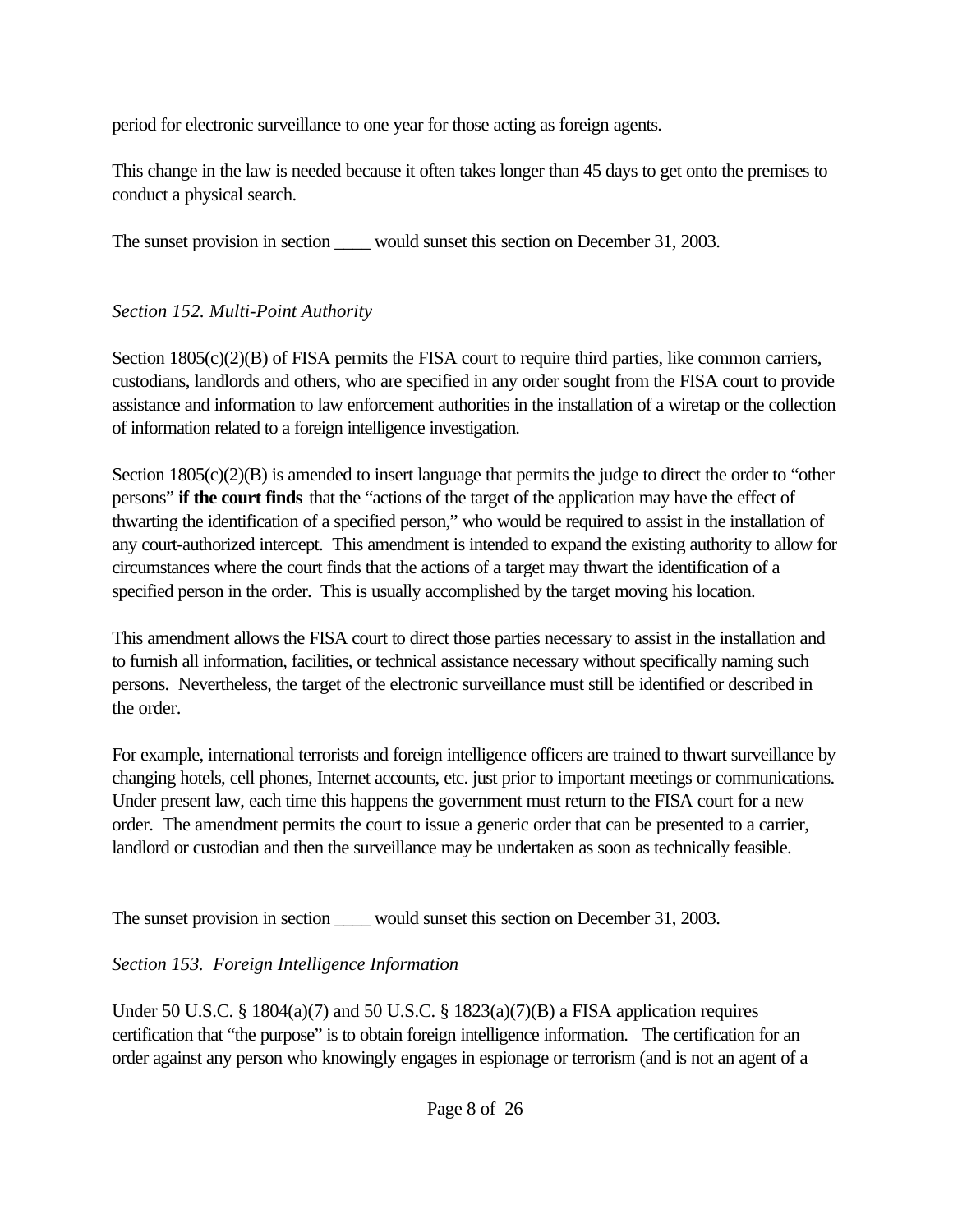foreign power) may only be made upon written request of the FBI Director, the Secretary of Defense, the Secretary of State, or the Director of the Central Intelligence Agency. The Attorney General must personally review the application.

Presently, a FISA certification request can only be used where foreign intelligence gathering is the sole or primary purpose of the investigation as interpreted by the courts. This requires law enforcement to constantly evaluate the relative weight of criminal and intelligence purposes when seeking to open a FISA investigation and thereafter as it proceeds. This change will expedite decisions to open an investigation.

Section 153 amends 50 U.S.C. § 1804(a)(7)(B) and 1823(a)(7)(B) to require that the officials listed above certify that obtaining a foreign intelligence order from the FISA court is for a significant purpose of the investigation. The application will still be reviewed by a judge and subject to any limitations or periods of time as may be ordered and the target of the investigation must still be identified or described.

This bill language represents a compromise between current law and what the Administration had proposed in its "Consultation Discussions" draft.

The sunset provision in section \_\_\_\_\_ would sunset this section on December 31, 2003.

## *Sec. 154. Foreign Intelligence Information Sharing*

Currently, the Wiretap Statute (18 U.S.C. § 2510 *et. seq.*) limits disclosure and dissemination of information obtained for law enforcement purposes.

This new language in Section 154 of the bill makes it lawful for foreign intelligence information that is obtained as a result of a criminal investigation to be shared with specified law-enforcement, intelligence, protective, immigration, or national-defense personnel where they are performing official duties.

While these are exceptions to current law, it is virtually impossible for criminal investigators to share information with the intelligence community (even when it is foreign intelligence information), including information gathered from a wiretap authorized under the criminal code.

Similar problems under criminal law exist where intercepts are used to collect overseas data and to monitor unknown intruders. These intruders may be subject to direction of a foreign power which then must pursue other investigative techniques to obtain the same records or information. Section 154 of the bill permits sharing information gathered in a criminal investigation which constitutes foreign intelligence information to appropriate federal officials in the performance of their official duties that are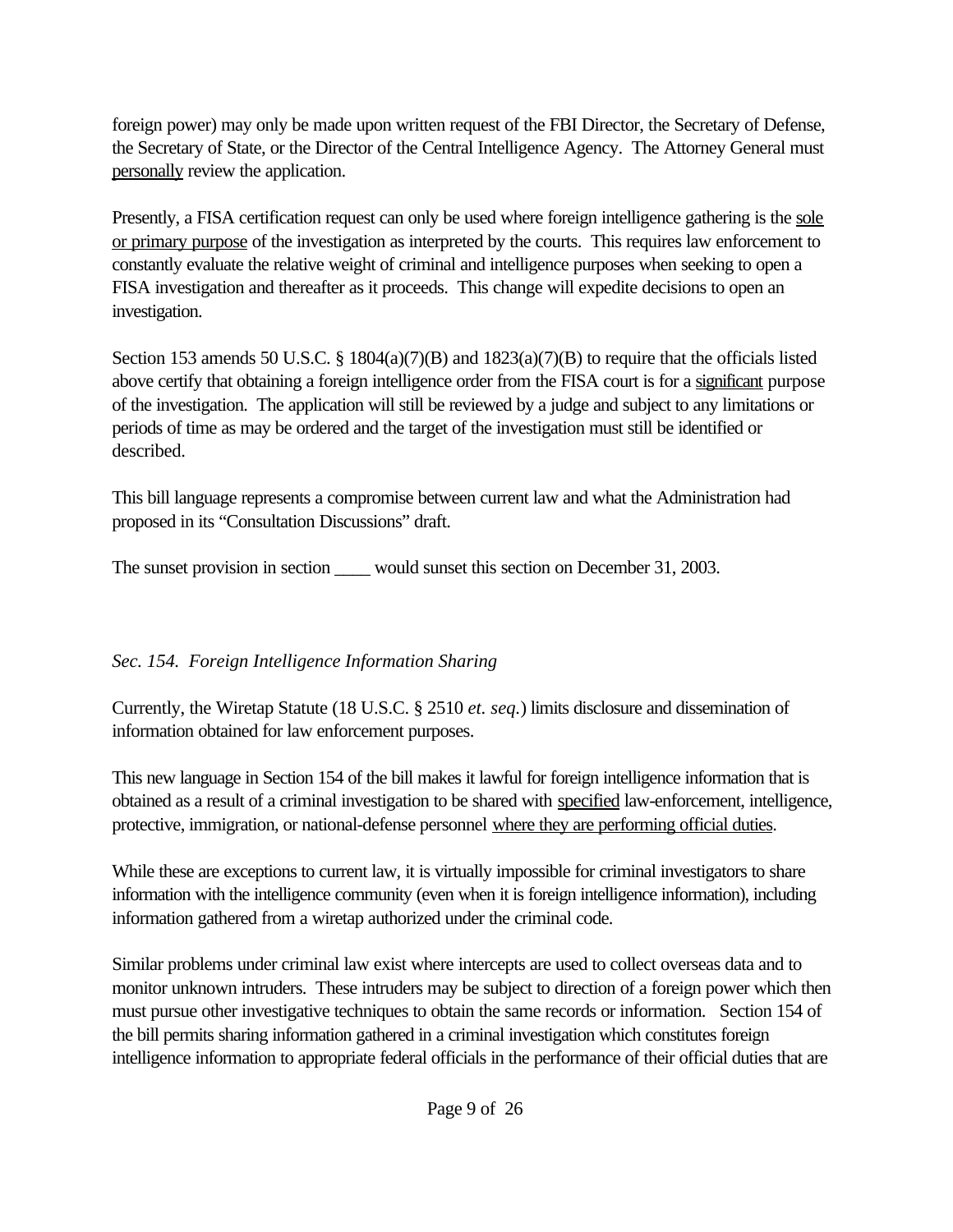intimately involved in transnational terrorism investigations.

The sunset provision in section \_\_\_\_\_ would sunset this section on December 31, 2003.

## *Sec. 155. Pen Register and Trap and Trace Authority*

Section 155 seeks to amend, §1824(c) of FISA (50 U.S.C. § 1824(c)(the pen register and trap and trace provisions) to mirror similar provisions which currently exist in criminal law (18 U.S.C. § 3121 *et. seq.*). The "pen register"and "trap and trace" provisions of FISA currently require not only a certification of relevance, but additionally require that the communication device has been used to contact a "foreign power." This is a greater burden than currently exists in even a minor criminal investigation.

Section 155 clarifies that an application for pen registers and trap and trace authority under FISA will be the same as the pen register and trap and trace authority defined in the criminal law (18 U.S.C. § 3123). It will require the attorney for the government to certify to the court that the information sought is relevant to an ongoing FISA investigation. The current statutory burden of having to show that the telephone line is being used by an agent of a foreign power is eliminated to conform to the existing and less burdensome criminal standards. Moreover, it still must be relevant to an ongoing FISA investigation which continues to be directed at an agent of a foreign power.

The sunset provision in section \_\_\_\_\_ would sunset this section on December 31, 2003.

## *Sec. 156. Business Records*

The Administration had sought administrative subpoena authority without having to go to court. Instead, section 156 amends 50 U.S.C. §1861 by providing for an application to the FISA court for an order directing the production of tangible items such as books, records, papers, documents and other items upon certification to the court that the records sought are relevant to an ongoing foreign intelligence investigation*.* The amendment also provides a good faith defense for persons producing items pursuant to this section which does not constitute a waiver of any privilege in any other proceeding.

The sunset provision in section \_\_\_\_\_ would sunset this section on December 31, 2003.

## *Sec. 157. Miscellaneous National Security Authorities*

Section 2709 of title 18 permits the Director of the FBI to request subscriber information and toll billing records of a wire or electronic communication service provider. The certified request must include specific and articulable facts that the records sought are related to an authorized foreign counterintelligence investigation and that the communication facilities listed on the records have been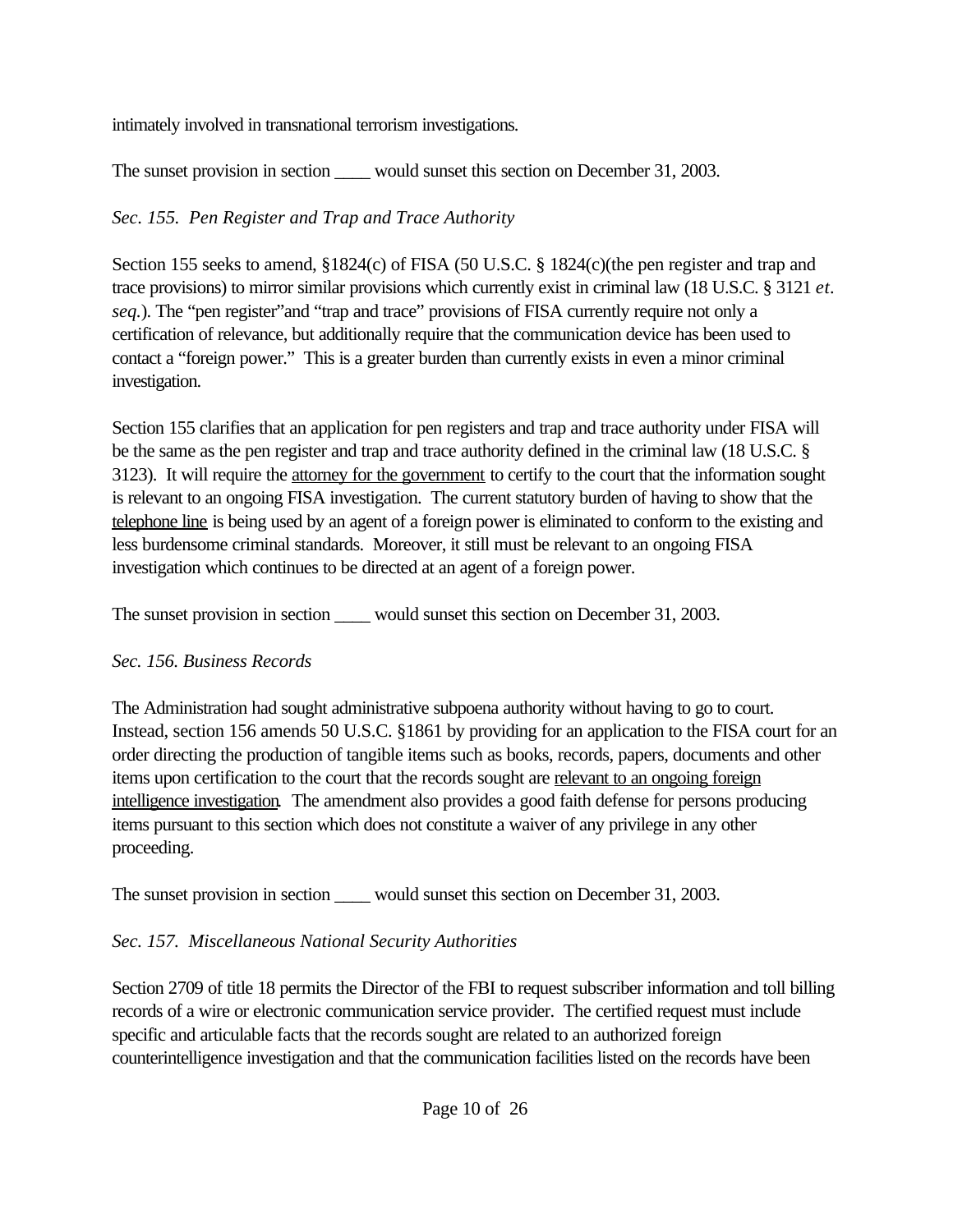used to be in communication with an agent of a foreign power may be involved in the violation of U.S. criminal statutes.This showing of the nexus between the equipment used and the agent of the foreign power and a possible violation of a criminal statute is extremely burdensome, especially in the course of fast-moving terrorism investigation.

Section 157 amends title 18 U.S.C.§2709 to permit a National Security Letter (NSL) to be issued when it is "relevant to an authorized foreign counterintelligence investigation." This harmonizes this provision **with existing criminal law** where an Assistant United States Attorney may issue a grand jury subpoena for all such records in a criminal case.

The sunset provision in section \_\_\_\_\_ would sunset this section on December 31, 2003.

### *Section 158. Proposed Legislation*

Section 158 of the bill provides that no later than August 31, 2003, the President shall propose legislation relating to the provisions set to expire by section 160 of the Act as the President may judge to necessary and expedient.

## *Sec. 159. Presidential Authority*

50 U.S.C. § 1702 grants to the President the power to exercise certain authorities to deal with any unusual and extraordinary threats to the United States. Section 159 of this bill adds new authorities to the statute which allows the President to block, during the pendency of an investigation for a period of not more than 90 days, the importing or exporting of currency or securities. The President is also is authorized, after a determination that a foreign country, organization or national has used force to attack the United States to use these authorities.

Once the President has made the determination above, he may direct that all property may be confiscated, held, sold, liquidated or otherwise disposed of and the proceeds placed in a separate account. Any assets so disposed of and place in the account can only be used in accordance with a statute authorizing the expenditure of such proceeds or assets.

### *Section 160. Sunset*

This section would sunset the provisions of this title (other than section 109 and 159 relating to the Communications Act) on December 31, 2003.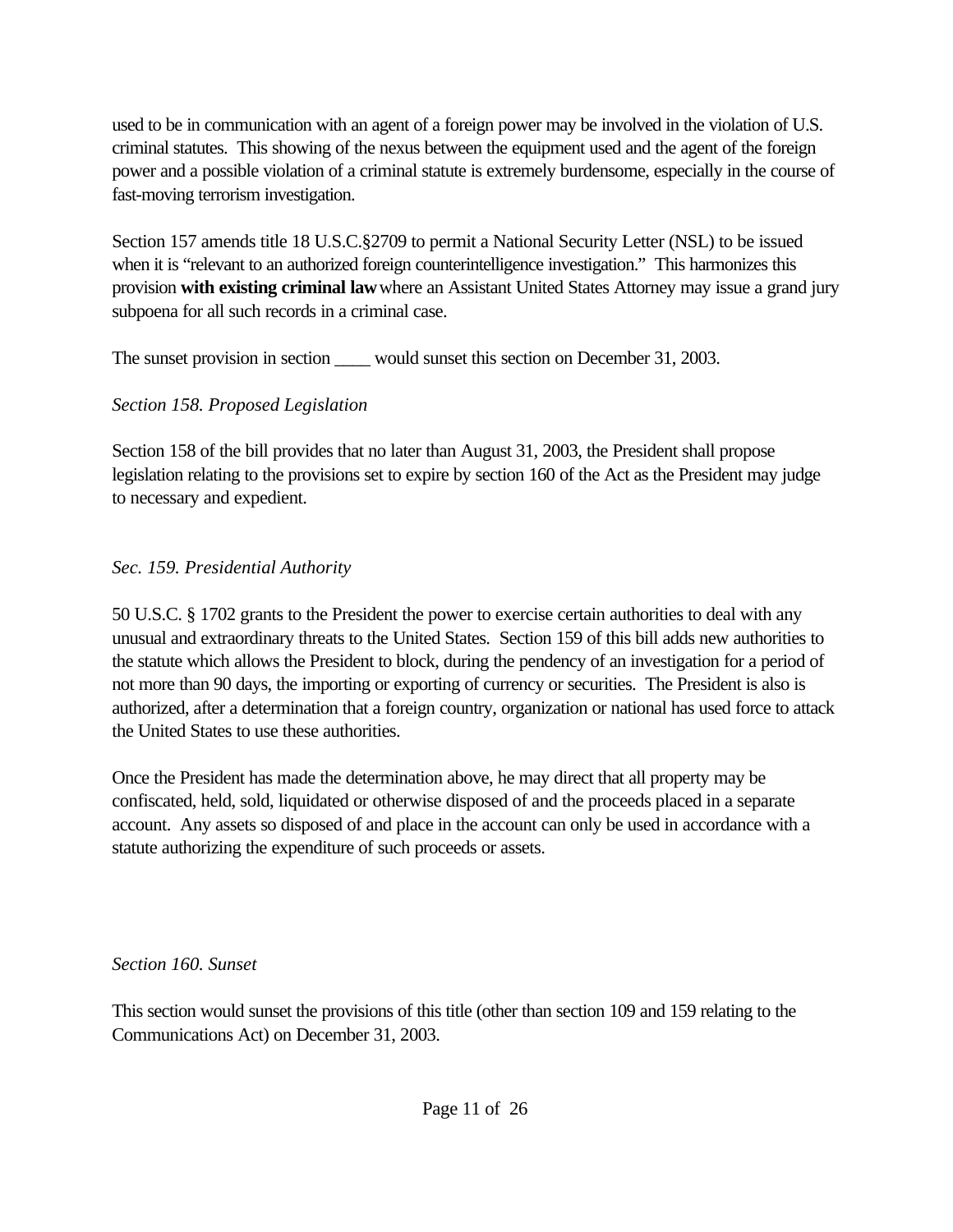## **Title II – Aliens Engaging in Terrorist Activity Subtitle A – Detention and Removal of Aliens Engaging in Terrorist Activity**

*Section 201: Changes in Classes of Aliens who Are Ineligible for Admission and Deportable Due to Terrorist Activity*

Under current law, unless otherwise specified, an alien is inadmissible and deportable for engaging in terrorist activity only when the alien has used explosives or firearms. The Act eliminates this limitation. A terrorist can use any object – including a knife, a box-cutter, or an airplane – in a terrorist act.

Under current law, there is no general prohibition against an alien contributing funds or other material support to a terrorist organization, while there is a prohibition against soliciting membership in or funds from others for a terrorist organization. The Act provides that an alien is inadmissible and deportable for contributing funds or material support to or soliciting funds for or membership in an organization that has been designated as a terrorist organization by the Secretary of State, or for contributing to, or soliciting in or for, any non-designated terrorist organization if the alien knows or reasonably should know that the funds, material support or solicitation will further terrorist activity.

Current immigration law does not define "terrorist organization" for purposes of making an alien inadmissible and deportable. The Act defines such an organization to include 1) an organization so designated by the Secretary of State (under a process provided for under current law) and 2) any group of two of more individuals which commits terrorist activities or plans or prepares to commit (including locating targets for) terrorist activities. This latter category includes any group which has a significant subgroup that carries out such activities.

The Act provides that an alien will not be admitted into the United States if the alien is a representative of a political, social or other similar group whose public endorsement of terrorism undermines the effort of the U.S. to eliminate or reduce terrorism. Also inadmissable will be an alien who has used his or her prominence to endorse or espouse terrorism or to persuade others to support terrorism if this would undermine the efforts of the U.S. to reduce or eliminate terrorism, and an alien who is associated with a terrorist organization and intends while in the U.S. to engage in activities that could endanger the welfare, safety, or security of the U.S. These provisions are similar to current law's "foreign policy" ground of inadmissibility, barring entry to an alien whose entry or proposed activities in the U.S. would have potentially serious adverse foreign policy consequences for the U.S.

The Act makes deportable an alien who is a representative of a terrorist organization so designated by the Secretary of State or of a political, social or other similar group who publicly endorses terrorism only if the endorsement undermines the effort of the U.S. to eliminate or reduce terrorism and is intended and likely to incite or produce imminent lawless action. Also deportable is an alien who has used his or her prominence to endorse terrorism or to persuade others to support terrorism only if this will undermine the efforts of the U.S. to reduce or eliminate terrorism and is intended and likely to incite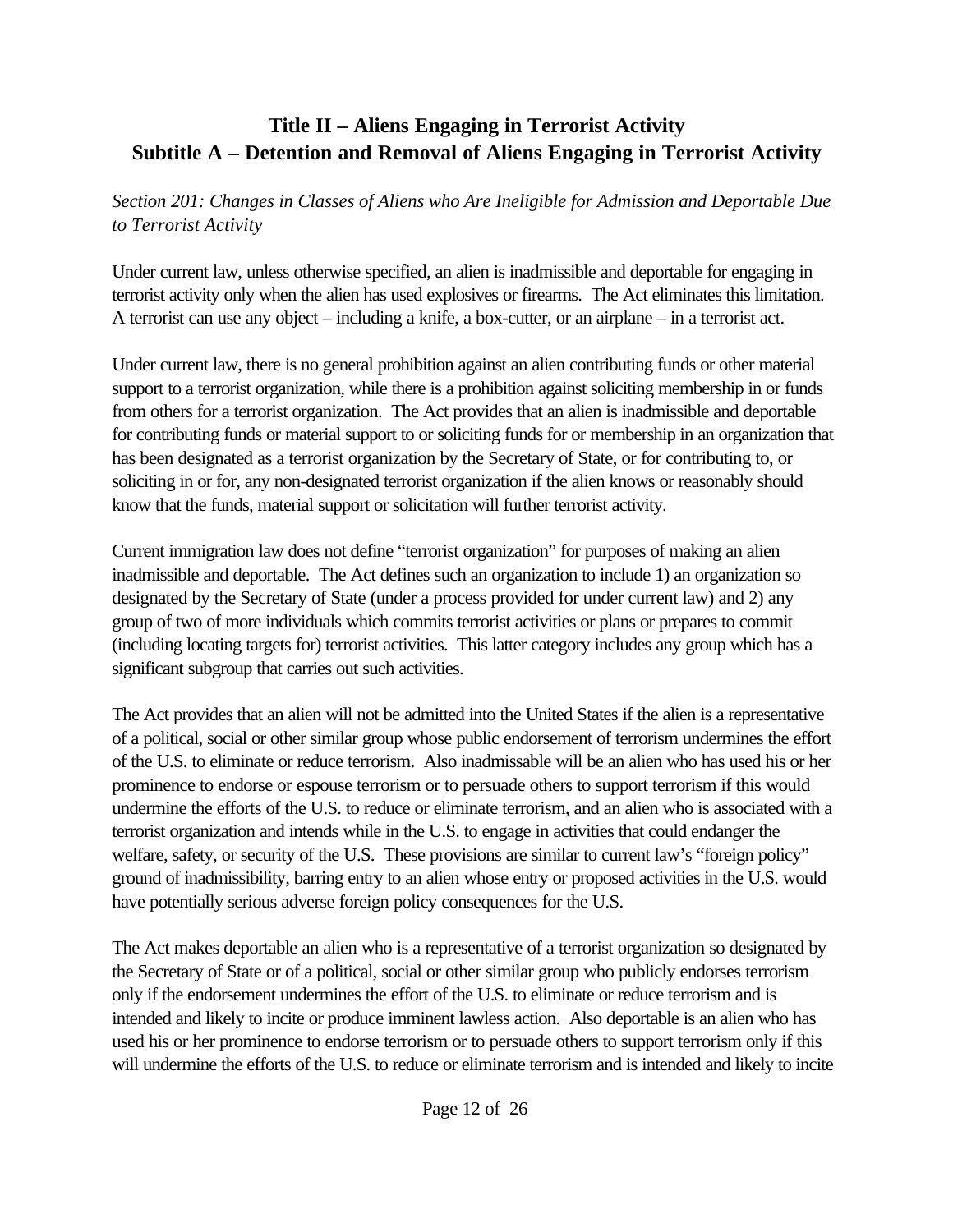or produce imminent lawless action. These definitions meet the constitutional standard of Brandenburg v. U.S.

## *Section 202. Changes in Designation of Foreign Terrorist Organizations*

Current law provides a process whereby the Secretary of State can designate an organization as a foreign terrorist organization. The Act clarifies that the Secretary of State can redesignate an organization as a terrorist organization and can revoke a designation or redesignation.

## *Section 203. Mandatory Detention of Suspected Terrorists; Habeas Corpus; Judicial Review*

Under the current regulatory regime, the INS can detain an alien for 48 hours before making a decision as to charging the alien with a crime or removable offense (except that in the event of emergency or other extraordinary circumstance, an additional reasonable time is allowed). The INS uses this time to establish an alien's true identity, to check domestic and foreign databases for information about the alien, and to liaise with law enforcement agencies.

The Act provides a mechanism whereby the INS can detain an suspected terrorist alien for seven days before charging. If no charges are filed, the alien must be released. The Attorney General or the INS Commissioner (with no power of delegation) may certify an alien as a terrorist if they have reasonable grounds to believe that the alien is a terrorist. Judicial review as to certification or detention is limited to habeas corpus review in the U.S. District Court for the District of Columbia. Such judicial review shall include review of the merits of the decision to certify an alien as a terrorist. The Attorney General must submit a report to Congress on the use of this section every six months.

## *Section 204. Multilateral Cooperation Against Terrorists*

Under current law, the records of the State Department pertaining to the issuance of or refusal to issue visas to enter the U.S. are confidential and can be used only in the formulation and enforcement of U.S. law. The Act provides that these records can be provided to a foreign government on a case-by-case basis for the purpose of preventing, investigating, or punishing acts of terrorism.

## *Section 205. Changes in Conditions for Granting Asylum and Asylum Procedures*

Under current law, alien terrorists cannot receive asylum in the U.S. However, it is extremely difficult for the INS to prove that an alien is a terrorist because confidentiality restrictions prevent the INS from gathering information on the alien from his or her home government. The Act provides that such confidentiality provisions shall not apply if the disclosure of information is made in the course of an investigation of an alien to determine if the alien is a terrorist and if the Attorney General has reasonable grounds to believe that the alien is a terrorist. Any disclosure of information to a foreign government must be made by State Department officials.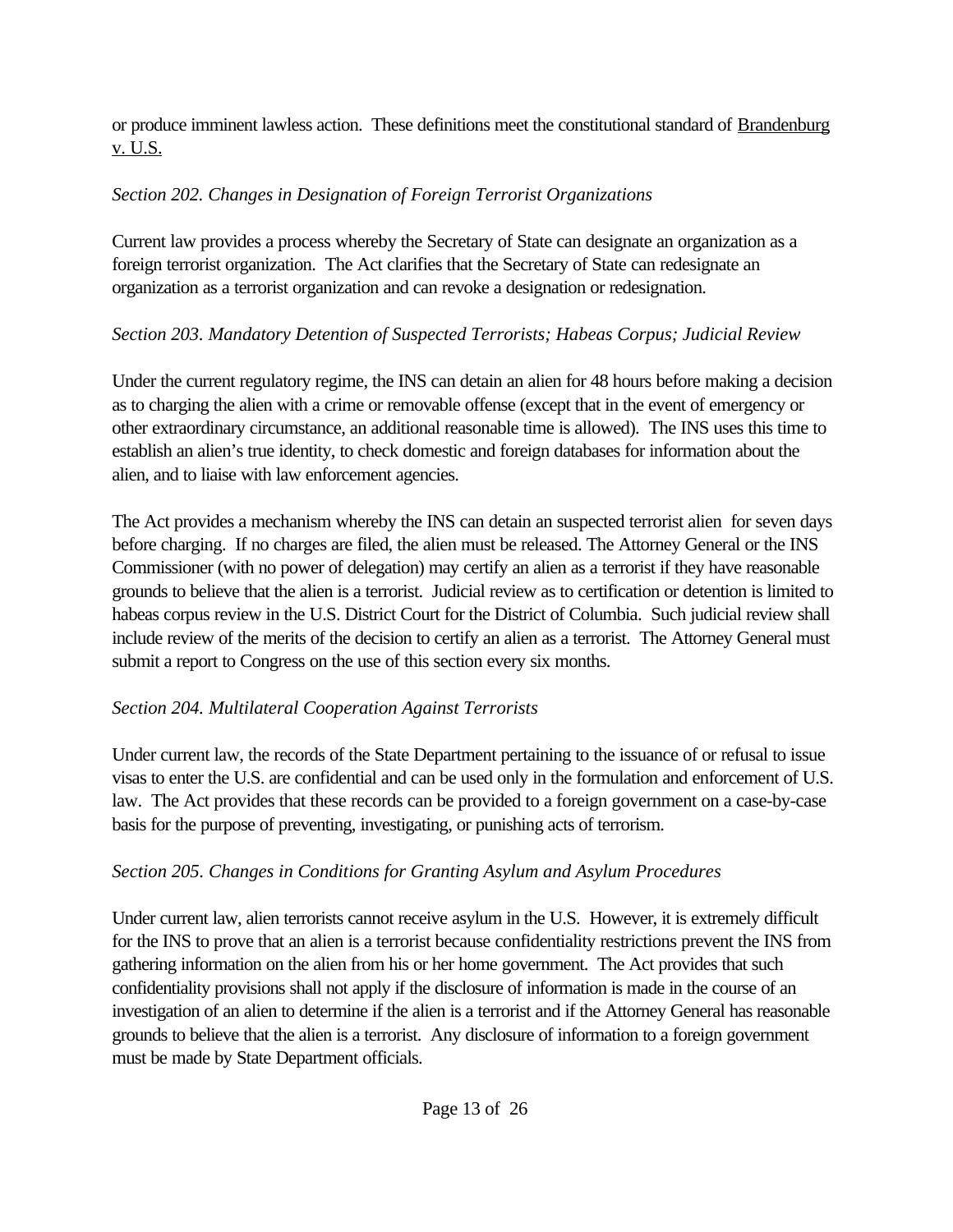#### *Section 206. Protection of Northern Border*

The Act authorizes the appropriation of funds necessary to triple the number of Border Patrol personnel in each State along the northern border and the number of INS inspectors at each port of entry along the northern border. The Act also authorizes \$50 million to the INS for purposes of making improvements in technology for monitoring the northern border and acquiring additional equipment at the northern border.

### *Section 207. Requiring Sharing by the Federal Bureau of Investigation of Certain Criminal Record Extracts with other Federal Agencies in Order to Enhance Border Security*

The Act provides that the Justice Department shall provide to the State Department and the INS access to the criminal history record information contained in the National Crime Information Center's Interstate Identification Index, Wanted Persons File, and to any other files maintained by the NCIC that may be mutually agreed upon by the Justice Department and the official to be provided access, for purposes of determining whether a visa applicant or an applicant for admission has a criminal history record. Such access shall be provided by means of extracts of the records for placement in the State Department's automated visa lookout database or other appropriate database. The State Department shall establish the conditions for the use of the information in order to limit the redissemination of the information, to ensure that it is used solely to determine whether to issue a visa, to ensure the security, confidentiality and destruction of the information, and to protect any privacy rights of the subjects of the information.

# **Title II – Aliens Engaging in Terrorist Activity Subtitle B– Preservation of Immigration Benefits for Victims of Terrorism**

It is certain that some aliens fell victim to the terrorist attacks on the U.S. on September 11. This subtitle endeavors to modify the immigration laws to provide humanitarian relief to these victims and their family members.

### *Section 211. Special Immigrant Status*

The Act provides permanent resident status through the special immigrant program to an alien who was the beneficiary of a petition filed (on or before September 11) to grant the alien permanent residence as a family or employer sponsored immigrant or to grant the alien a nonimmigrant visa as the spouse or the fiancé (and their children) of a U.S. citizen, or to an alien who was the beneficiary of an application for labor certification filed on or before September 11, if the petition or application would otherwise have been rendered null because of the death or disability of a petitioner, applicant or another beneficiary, or because of loss of employment due to physical damage of, or destruction of, the business of the petitioner or applicant, as a direct result of the terrorist attacks on September 11. Spouses and children of the beneficiary would also be granted permanent residence. The section also provides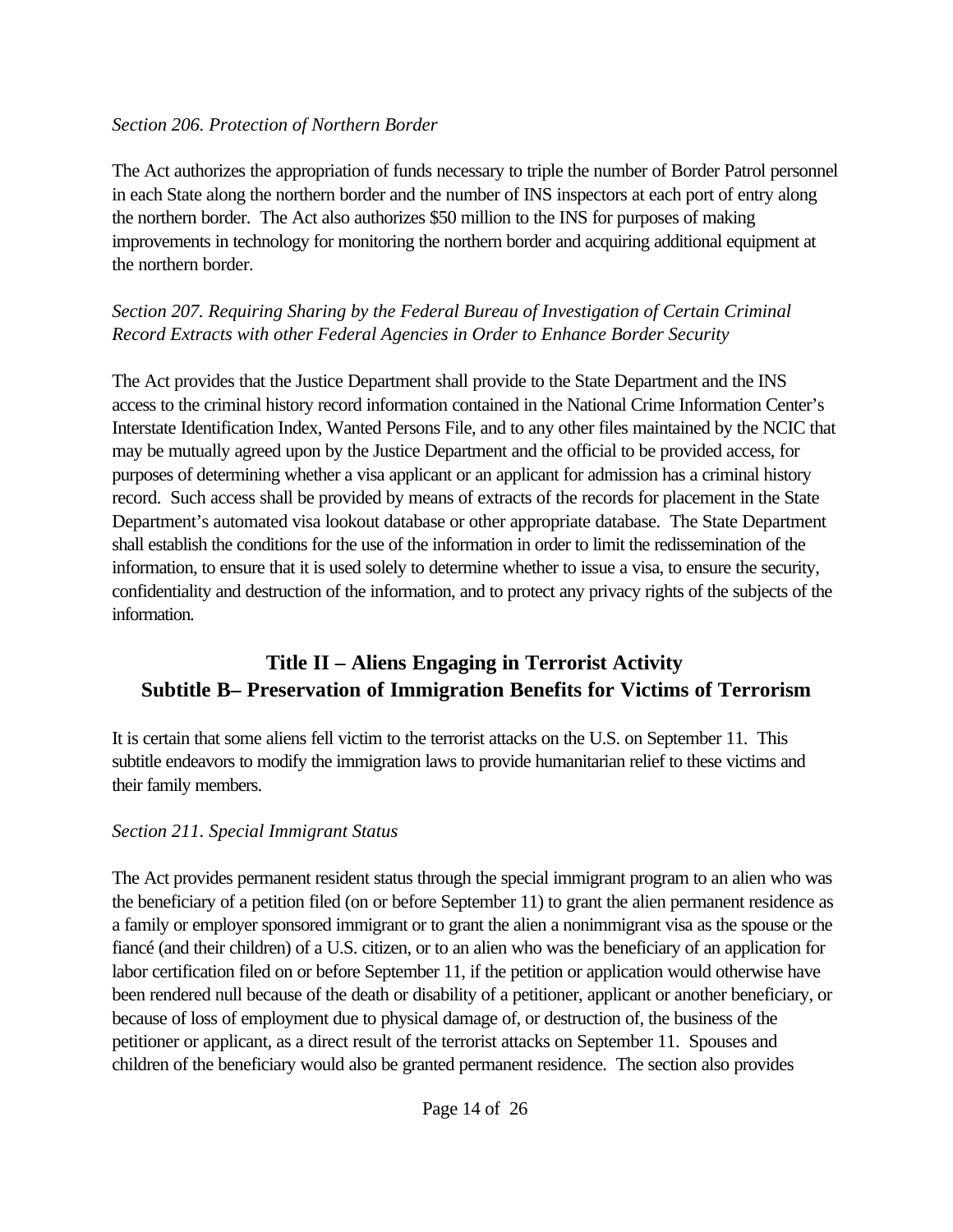permanent resident status to the grandparents of a child both of whose parents died as a result of the terrorist attacks, if either of such deceased parents was a citizen of the U.S. or a permanent resident.

### *Section 212. Extension of Filing or Reentry Deadlines*

The Act provides that an alien who was legally in a nonimmigrant status and was disabled as a direct result of the terrorist attacks on September 11 (and his or her spouse and children) may remain lawfully in the U.S. (and receive work authorization) until the later of the date that his or her status normally terminates or September 11, 2002. Such status is also provided to the nonimmigrant spouse and children of an alien who died as a direct result of the terrorist attacks.

The Act provides that an alien who was lawfully present as a nonimmigrant at the time of the terrorist attacks will be granted 60 additional days to file an application for extension or change of status if the alien was prevented from so filing as a direct result of the terrorist attacks. Also, an alien who was lawfully present as a nonimmigrant at the time of the attacks but was then unable to timely depart the U.S. as a direct result of the attacks will be considered to have departed legally if doing so before November 11. An alien who was in lawful nonimmigrant status at the time of the attacks (and his or her spouse and children) but not in the U.S. at that time and was then prevented from returning to the U.S. in order to file a timely application for an extension of status as a direct result of the terrorist attacks will be given 60 additional days to file an application and will have his or her status extended 60 days beyond the original due date of the application.

Under current law, winners of the fiscal year 2001 diversity visa lottery must enter the U.S. or adjust status by September 30, 2001. The Act provides that such an alien may enter the U.S. or adjust status until April 1, 2002, if the alien was prevented from doing so by September 30 as a direct result of the terrorist attacks. If the visa quota for the 2001 diversity visa program has already been exceeded, the alien shall be counted under the 2002 program. Also, if a winner of the 2001 lottery died as a direct result of the terrorist attacks, the spouse and children of the alien shall still be eligible for permanent residence under the program. The ceiling placed on the number of diversity immigrants shall not be exceeded in any case.

Under the Act, in the case of an alien who was issued an immigrant visa that expires before December 31, 2001, if the alien was unable to timely enter the U.S. as a direct result of the terrorist attacks, the validity shall be extended until December 31.

Under the Act, in the case of an alien who was granted parole that expired on or after September 11, if the alien was unable to enter the U.S. prior to the expiration date as a direct result of the terrorist attacks, the parole is extended an additional 90 days.

Under the Act, in the case of an alien granted voluntary departure that expired between September 11 and October 11, 2001, voluntary departure is extended an additional 30 days.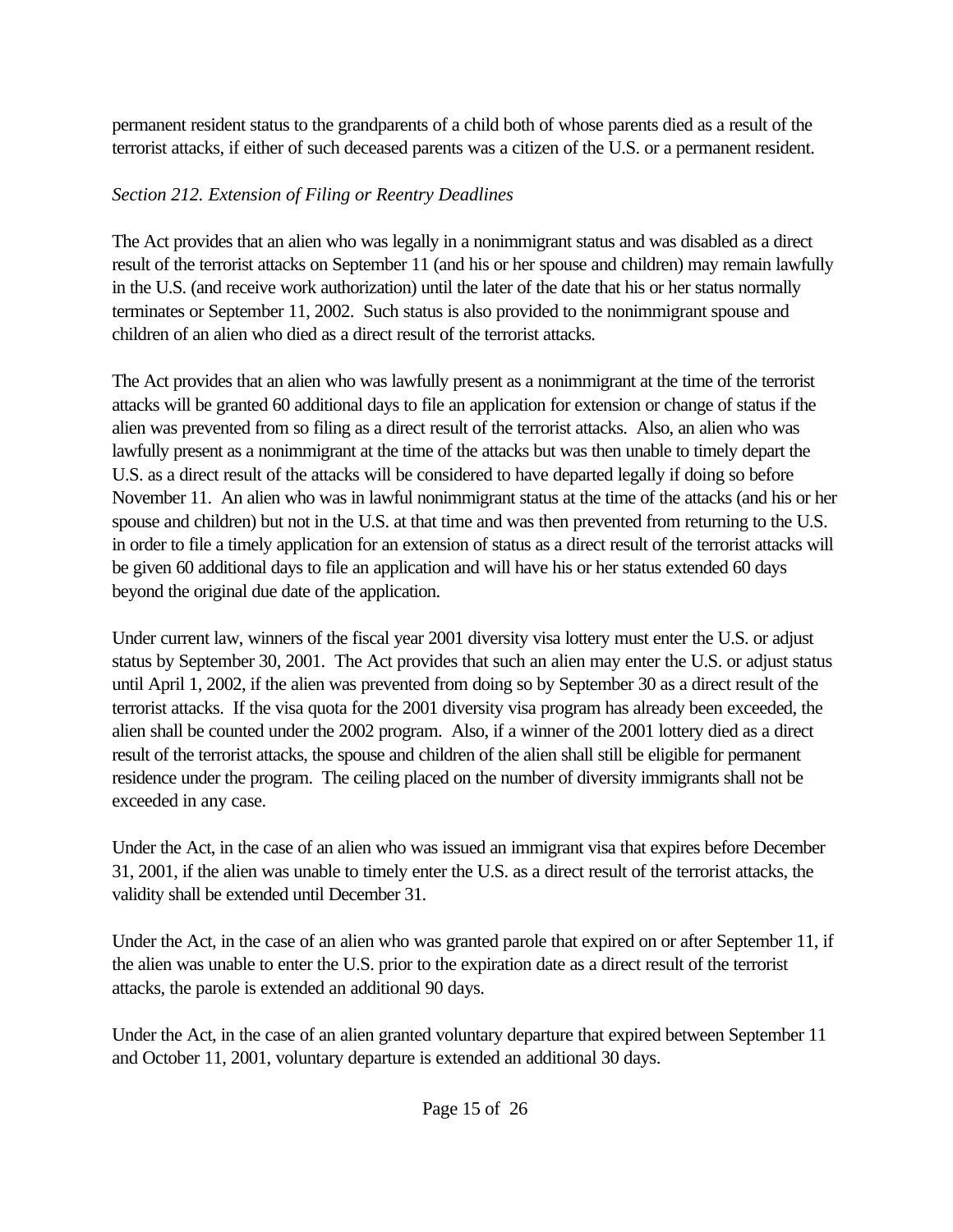### *Section 213. Humanitarian Relief for Certain Surviving Spouses and Children*

Current law provides that an alien who was the spouse of a U.S. citizen for at least two years before the citizen died shall remain eligible for immigrant status as an immediate relative. This also applies to the children of the alien. The Act provides that if the citizen dies as a direct result of the terrorist attacks, the two year requirement is waived.

The Act provides that if an alien spouse, child, or unmarried adult son or daughter had been the beneficiary of an immigrant visa petition filed by a permanent resident who died as a direct result of the terrorist attacks, the alien will still be eligible for permanent residence. In addition, if an alien spouse, child, or unmarried adult son or daughter of a permanent resident who died as a direct result of the terrorist attacks was present in the U.S. on September 11 but had not yet been petitioned for, the alien can self-petition for permanent residence.

The Act provides that an alien spouse or child of an alien who 1) died as a direct result of the terrorist attacks and 2) was a permanent resident (petitioned-for by an employer) or an applicant for adjustment of status for an employment-based immigrant visa, may have his or her application for adjustment adjudicated despite the death (if the application was filed prior to the death).

## *Section 214. "Age-Out" Protection for Children*

Under current law, certain visas are only available to an alien until the alien's 21<sup>st</sup> birthday. The Act provides that an alien whose 21st birthday occurs this September and who is a beneficiary for a petition or application filed on or before September 11 shall be considered to remain a child for 90 days after the alien's 21st birthday. For an alien whose 21st birthday occurs after this September, the alien shall be considered to remain a child for 45 days after the alien's 21<sup>st</sup> birthday.

## *Section 215. Temporary Administrative Relief*

The Act provides that temporary administrative relief may be provided to an alien who was lawfully present on September 10, was on that date the spouse, parent or child of someone who died or was disabled as a direct result of the terrorist attacks, and is not otherwise entitled to relief under any other provision of Subtitle B.

## *Section 216. Evidence of Death, Disability, or Loss of Employment*

The Attorney General shall establish appropriate standards for evidence demonstrating that a death, disability, or loss of employment due to physical damage to, or destruction of, a business, occurred as a direct result of the terrorist attacks on September 11. The Attorney General is not required to promulgate regulations prior to implementing Subtitle B.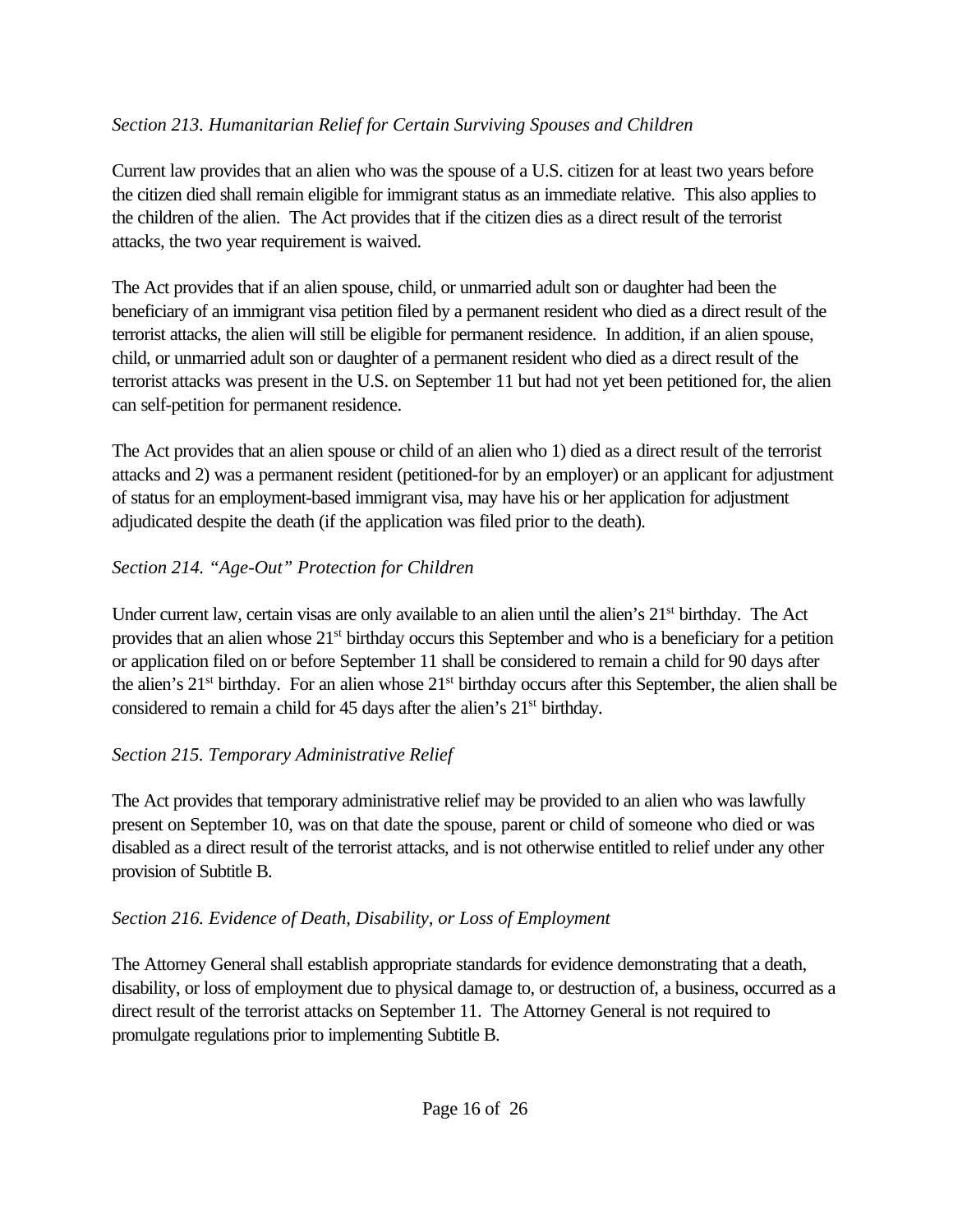### *Section 217. No Benefit to Terrorists or Family Members of Terrorists*

No benefit under Subtitle B shall be provided to anyone culpable for the terrorist attacks on September 11 or to any family member of such an individual.

### *Section 218. Definitions*

The term "specified terrorist activity" means any terrorist activity conducted against the Government or the people of the U.S. on September 11, 2001.

## **Title III – Criminal Justice Subtitle A-Substantive Criminal Law**

### *Section 301: Statute of Limitations for Prosecuting Terrorism Offenses*

Current law provides that certain offenses, which are generally associated with terrorist activity, are subject to a either a five year or eight year statute of limitations (18 U.S.C. 3282 and 18 U.S.C. 3286). This section amends current law to provide no statute of limitations for certain of these crimes (the most serious) and a 15 year statute of limitation for others.

Specifically, under this section, the prosecution may bring a case at any time for any "Federal terrorism offense", which must be shown to be "calculated to influence or affect the conduct of government by intimidation or coercion or to retaliate against government conduct".

The prosecution may bring a case at any time for any of the underlying offenses listed in this section that are generally the most serious crimes related to terrorism (without regard to the "calculated to influence" element). The prosecution may bring a case within 15 years for any other crimes listed in this section that are typically related to terrorist activities.

This provision applies to any crime committed before, on, or after enactment of this section.

### *Section 302: Alternative Maximum Penalties for Terrorism Crimes*

Under current law, penalties for certain offenses associated with terrorist activity are capped at twenty years imprisonment (some are even capped at ten years). This section changes current law to allow a judge to sentence a terrorist to prison for any number of years up to life for any offense that is defined as a "Federal terrorism offense." To prove a "Federal terrorism offense," the prosecution must prove both the elements of the underlying crime and that the crime was calculated to influence or affect the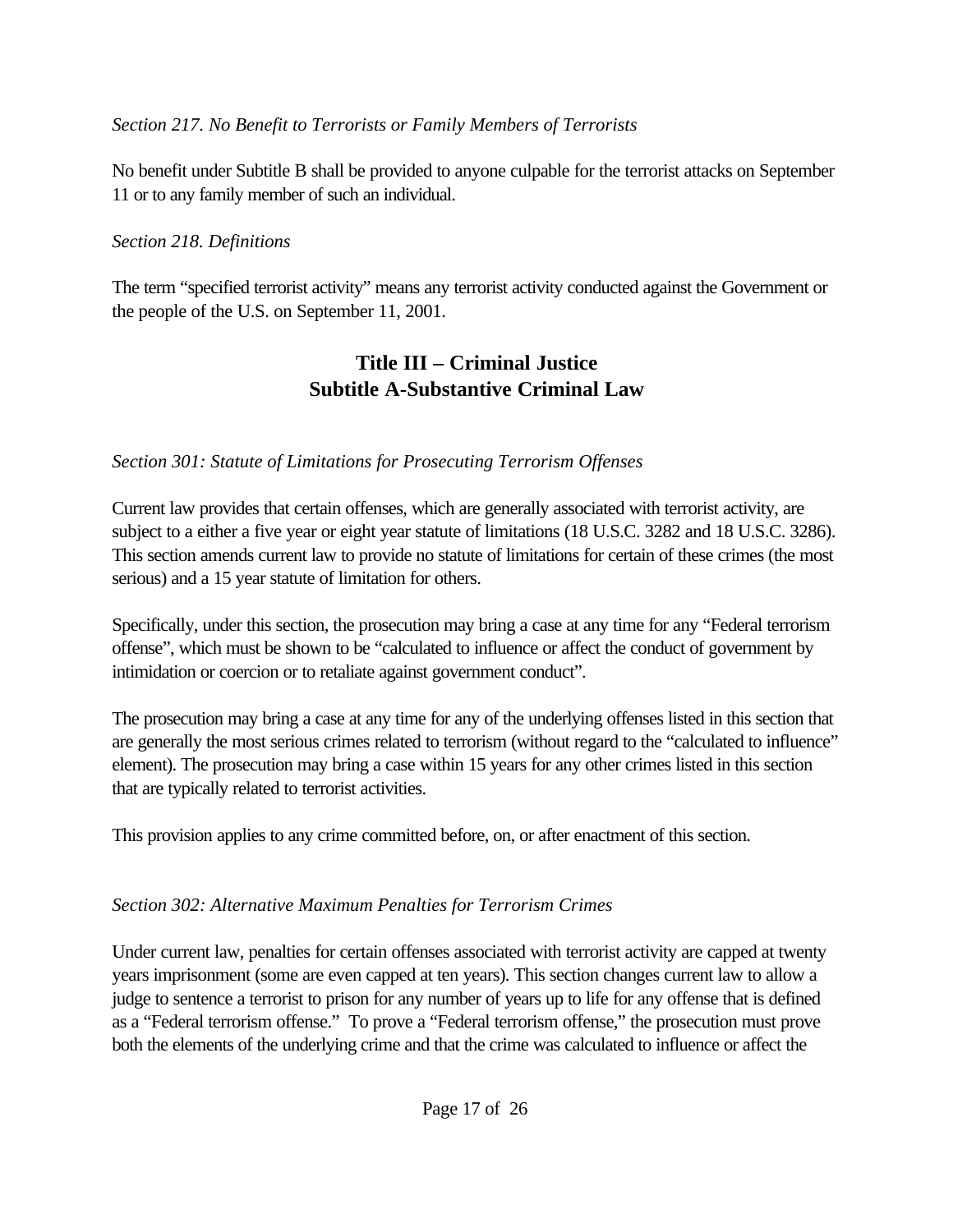conduct of government by intimidation or coercion or to retaliate against government conduct.

This section does not impose a mandatory life sentence; it simply gives discretion to allow increased penalties by stating "may be sentenced to life imprisonment."

## *Section 303: Penalties for Terrorist Conspiracies*

Under current law, many, but not all, of the crimes that are considered to be linked to terrorism include provisions to allow prosecution for attempts or conspiracies to commit such offenses. This section brings the remaining terrorists related crimes into conformity with existing provisions of the law to ensure that any person who attempts to commit or conspires to commit a "Federal terrorism offense"or any crime related to terrorism (included in section 309(2) will be subject to the same penalties as those who actually commit that offense, including the new enhanced penalties listed above (in section 301).

This is also consistent with current and long-standing drug laws under Title 21 of the U.S. Code.

## *Section 304: Terrorism Crimes as RICO Predicates*

Terrorism, like traditional organized crime, is often characterized by a continuing pattern of criminal activity. This provision gives prosecutors the same tools to bring terrorists to justice as they have for organized crime.

This provision would allow any "Federal terrorism offense" or any of the most serious crimes related to terrorism to be prosecuted using the Racketeer Influenced and Corrupt Organization provisions of the 1970 Organized Crime Control Act of 1970. The RICO provisions do not prohibit any crime that is not already prohibited in the law. These provisions merely enhance the civil and criminal consequences of crimes listed as RICO crimes by Congress.

RICO may currently be used against any person who invests in or acquires and interest in, or conducts or participates in the affairs of an enterprise which engages in or whose activities affect interstate or foreign commerce through the collection of an unlawful debt or the patterned commission of various state and federal crimes. Violations of law prosecuted under RICO are subject to fines, forfeitures, or imprisonment for not more than 20 years or life, depending on the penalties allowed under the predicate offenses. Anyone injured by a RICO violation may recover treble damages, court costs, and attorney fees under the civil RICO laws.

The pattern of activity element of RICO requires the commission of two or more predicate offenses that are clearly related and suggest either a continuity of criminal activity or the threat of such continuity of criminal activity. This provision allows the prosecution to establish a pattern of activity related to terrorism.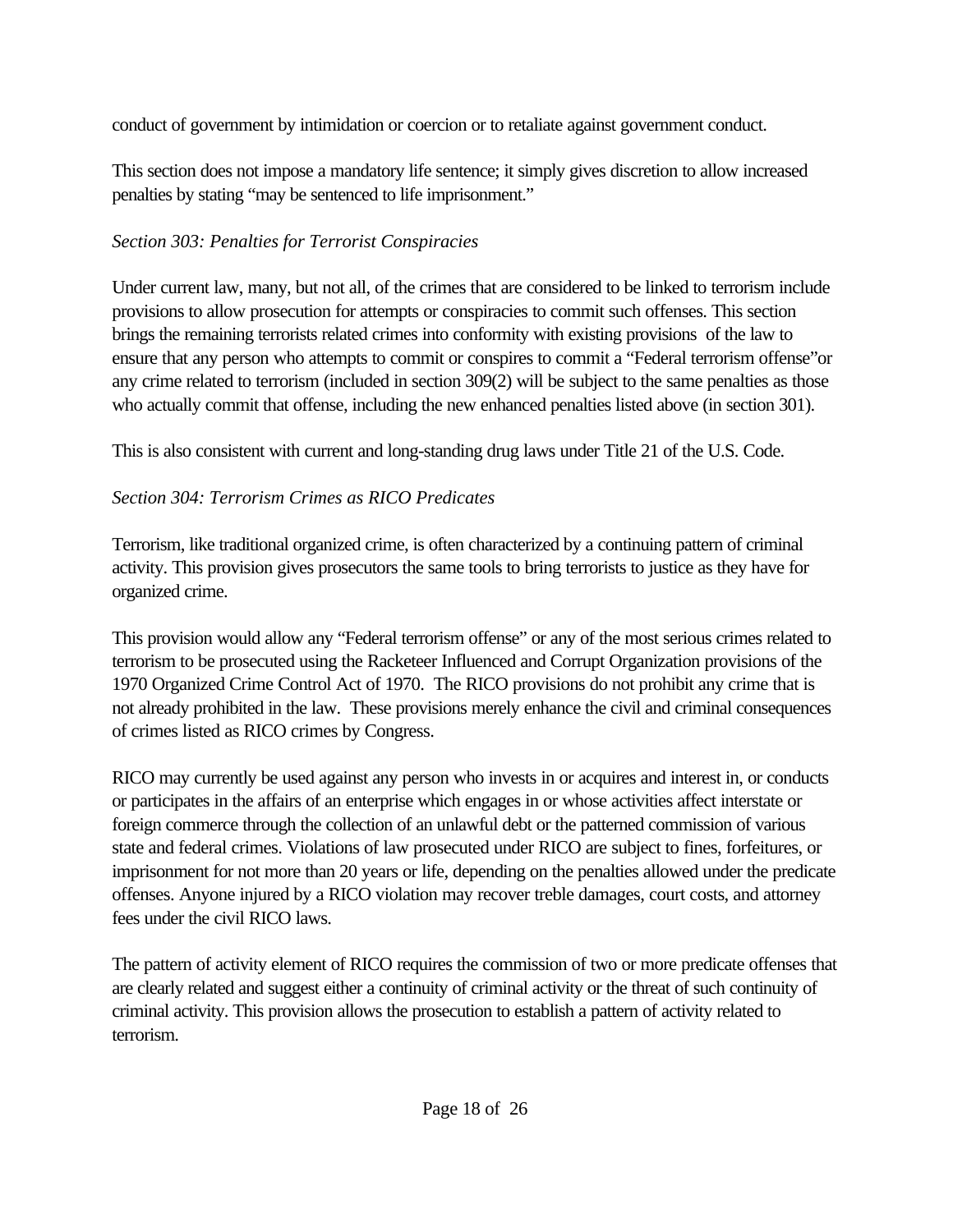#### *Section 305: Biological Weapons*

Under current law, anyone who knowingly develops, produces, stockpiles, transfers, acquires retains or possesses any biological agent, toxin or delivery system for knowingly assists a foreign state or organization to do so or attempt, threatens, or conspires to do so, may be fined or imprisoned or both.

This section changes the definition of what is considered to be prohibited behavior "for use as a weapon" to include the development, production, transfer, acquisition, retention or possession of any biological agent, toxin or delivery system other than for prophylactic, protective or other peaceful purposes. This changes current law by expanding the scope of the crime to possess any biological materials or transfer any such materials where no legitimate purpose can be shown.

This section also creates a new offense punishable by a fine or up to 10 years in prison for knowingly possessing a biological agent or toxin of any type or quantity that is not reasonably justified for any peaceful purpose. This prohibition does not apply to governmental activity authorized under the National Security Act of 1947.

This section of the legislation prohibits any alien from a country recognized by the Secretary of State as supporting international terrorism from possessing, receiving or transporting a biological agent or toxin. It also prohibits possession, receipt or transportation of biological agents or toxins by many of those who are forbidden to own firearms under United States law. Penalties for violation of this section range from a fine to 10 years imprisonment or both.

## *Section 306: Support of Terrorism Through Expert Advice or Assistance*

Under current law, it is a crime to provide material support for certain terrorist activities. This section expands the list of terrorist related crimes for which assistance is prohibited (see section 309 below).

The definition of providing material support to terrorists is expanded to include providing "expert advice or assistance". This will only be a crime if it is provided "knowing or intending that they be used in preparation for, or in carrying out," any "Federal terrorism offense" or any of the crimes related to terrorism listed under section 309(2).

## *Section 307: Prohibition Against Harboring*

Under current law, Title 18, section 792, it is a crime punishable by up to 10 years in prison to harbor or conceal an individual one knows or has reason to believe has committed or is about to commit a crime of espionage against the United States. This section amends the U.S. Code to create a similar prohibition against harboring someone who one knows has committed or is about to commit any of the enumerated crimes generally associated with terrorist activity.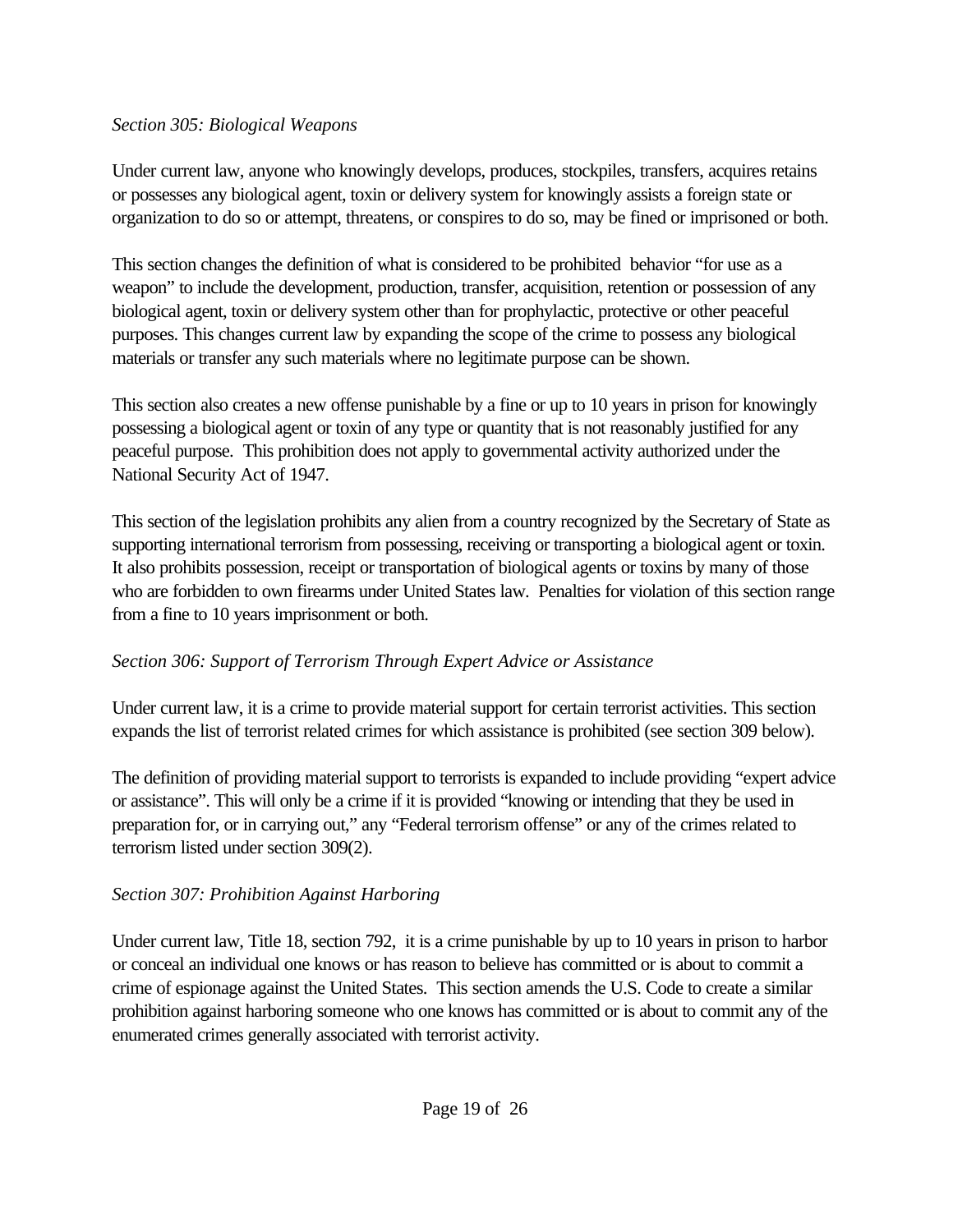This section also provides extraterritorial jurisdiction over any violation of this section.

### *Section 308: Post-Release Supervision of Terrorists*

Currently, under section 3583, Title 18, the length of time for post-release supervision is based on the Class of felony. This section changes current law to allow a person convicted of a "Federal terrorism offense" to be under supervision for as long as the sentencing judge determines is necessary up to life.

### *Section 309: Definition*

This section adds a new section to current law under Title 18 to define "Federal terrorism offense". It uses the current definition of a "Federal crime of terrorism" included in 18 U.S.C. 2332b(g)(5) and expands it to include underlying crimes related to biological weapons; possession, production or transfer of chemical weapons; harboring terrorists; fraud, theft or extortion related to computers; disclosure of identities of covert agents; assault on a flight crew member with a dangerous weapon; endangering human life by carrying an explosive or incendiary device on an aircraft; or homicide or attempted homicide committed on an aircraft.

Under this section, a crime is only considered to be "Federal terrorism offense" if it can be proven to be "calculated to influence or affect the conduct of government by intimidation or coercion; or to retaliate against government conduct."

Additionally, any attempt or conspiracy to commit any violation of this section is considered a "Federal terrorism offense" and therefore will be subject to the same penalties.

## *Sec. 310. Civil Damages.*

This section amends §2707(c) that allows for civil damages against those who violate the provisions of §2703. Under current law, in no case shall a person entitled to recover damages receive less than the sum of \$1,000. This section would increase that amount to \$10,000.

# **Title III – Criminal Justice Subtitle B- Criminal Procedure**

### *Section 351. Single-jurisdiction Search Warrants for Terrorism*

Rule 41(a) currently requires a search warrant to be obtained within that judicial district. (The only exception is where property or a person now in the district might leave before the warrant is executed). This restriction often causes unnecessary delays and burdens on law enforcement officers investigating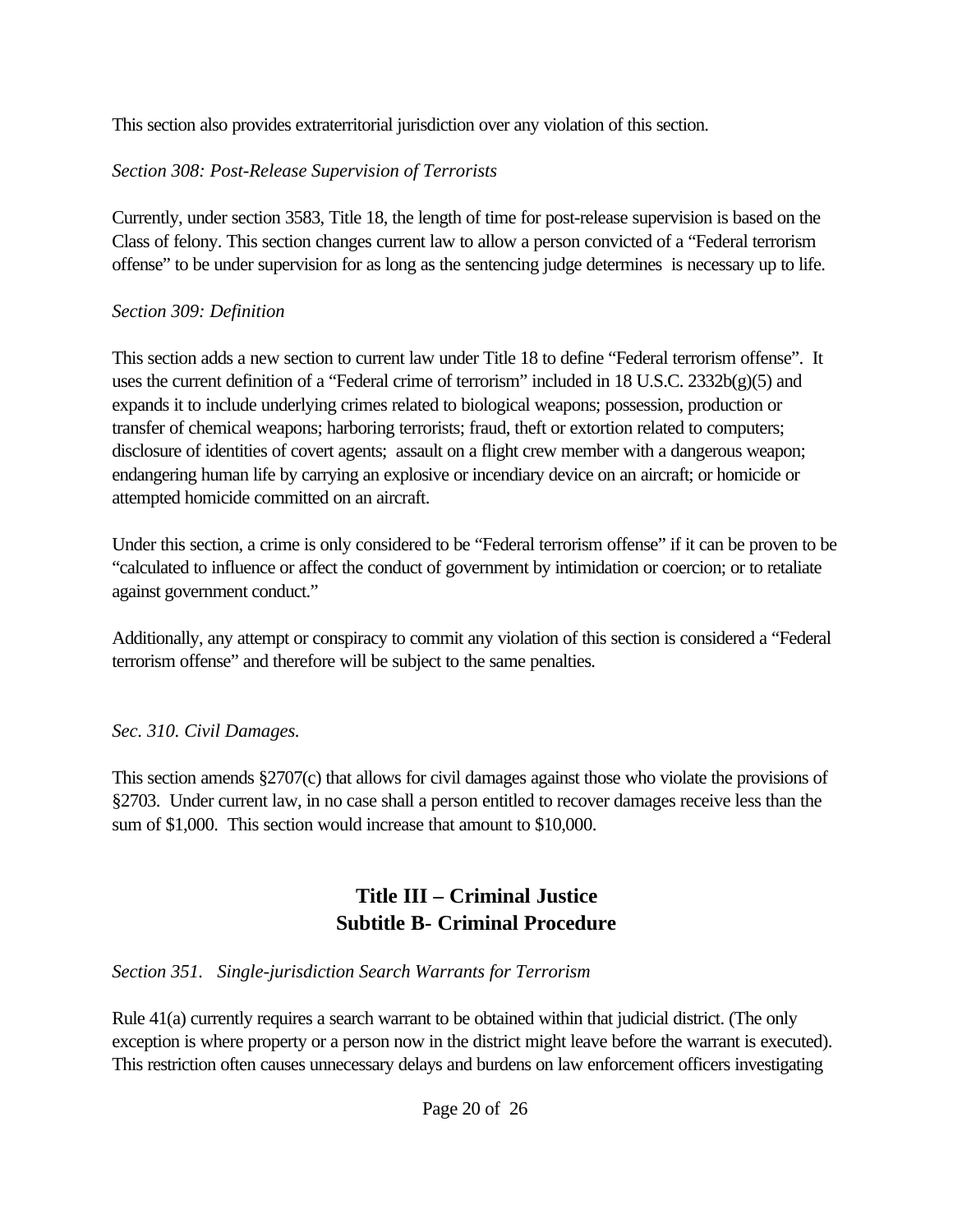terrorist activities that have occurred across multiple judicial districts. These delay can have serious adverse consequences.

Section 351 amends Rule 41(a) of the Federal Rules of Criminal Procedure to provide that search warrants can be obtained "in any district in which activities related to the terrorism may have occurred, for a search of property for a person within or outside of the district" regardless of where the warrants will be executed. It permits the prosecution to obtain a warrant from the judge in the district where the investigation is being conducted, regardless of where the property to be searched is located.

*Section 352. Notice*

[This section has been deleted from the Committee print]

# *Section 353. DNA Identification of Terrorists*

42 U.S.C. 14135(d) currently provides for the collection of DNA samples from felons convicted of a list of federal crimes listed in the statute. However, under present law, DNA samples cannot be collected even from persons federally convicted of terrorist-related murders in most circumstances. Offenses relating to murders on high-jacked aircraft, blowing up buildings or murder of U.S. nationals abroad are not now qualifying federal offenses for purposes of DNA sample collection.

This new section extends DNA sample collection to all persons convicted of federal felonies. Many States now authorize collection of DNA samples from all felons and the United States Senate passed legislation (S.254) in 1999 permitting sample collection from all federal felons. Section 353 amends Section 3(d) of the DNA Analysis Backlog Elimination Act of 2000 (42 U.S.C. 14135b(d)) which governs the collection of DNA samples from convicted federal offenders by adding a number of federal offenses that are most likely to be committed by terrorists. This change in section 3(d) will increase the probability of identifying terrorists who commit federal crimes and aid in their apprehension.

## *Section 354. Grand Jury Matters*

Rule 6(e) of the Federal Rules of Criminal Procedure sets forth the procedures for the disclosure of matters before a grand jury. Rule 6(e)(3)(A) of the Federal Rules of Criminal Procedure provides for an exception to the otherwise prohibited disclosure of matters before the grand jury.

Section 354 makes a change to Rule 6(e) of the Federal Rules of Criminal Procedure to permit, **in national security and terrorism cases**, court-ordered disclosure of grand jury information to any Federal law enforcement, intelligence, national security, national defense, protective, immigration personnel or the President and Vice President of the United States **in the official performance of their duties.**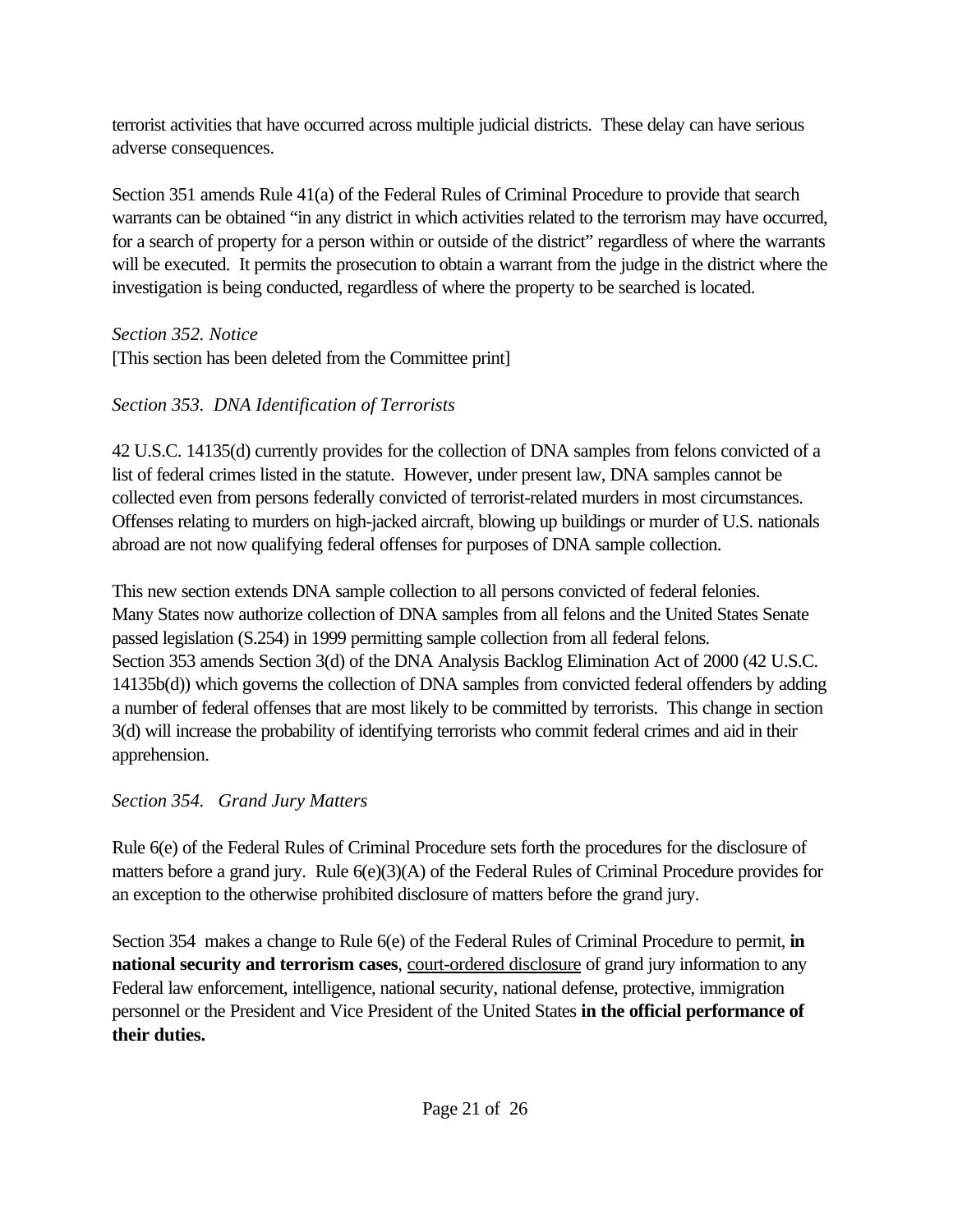Rule 6(e) provides that "the disclosure shall be made in such manner, at such time, and under such conditions as the court may direct." This is a change from the Administration proposal that would have permitted disclosure to such entities without having to seek court authorization. The bills section require obtaining court approval for such disclosures.

### *Section 355. Extraterritoriality*

Chapter 113B of title 18 (18 U.S.C. § 2331 et. seq.) sets forth the crimes of terrorism, including acts of terrorism transcending national boundaries. Under current law, certain terrorism crimes can be prosecuted by the United States regardless of where they are committed. For example, section 2333b (terrorism transcending national boundaries) and section 2332a (use of weapons of mass destruction). There are, however, no explicit extraterritoriality provisions in other statutes that may be committed by terrorists.

The amendment made by Section 355 ensures that terrorist acts committed anywhere outside the United States can be prosecuted by specifying the extraterritorial nexus created by the amendment.

*Section 356. Jurisdiction over crimes committed at the United States facilities abroad.*

*Section 357. Special Agent authorities.*

# **Title IV - Financial Infrastructure**

*Section 401. Laundering the proceeds of terrorism*

This section would amend 18 U.S.C. 1956(c)(7)(D), which prohibits conducting or attempting to conduct a financial transaction knowing that the property involved represents the proceeds of a specified unlawful activity, by adding a further predicate offense to the list of specified unlawful activities in order to provide a more comprehensive coverage of the crime of money-laundering related to terrorism. 18 U.S.C. 2339B, which prohibits providing material support or resources to foreign terrorist organizations, would be added to the list of crimes which define the term "specified unlawful activity."

## *Section 402. Material support for terrorism*

This section would amend 18 U.S.C. 2339A to amend the definition of the term "material support or resources." The term is currently defined as "currency or other financial securities, financial services, lodging, training, safehouses, false documentation or identification, communications equipment, facilities,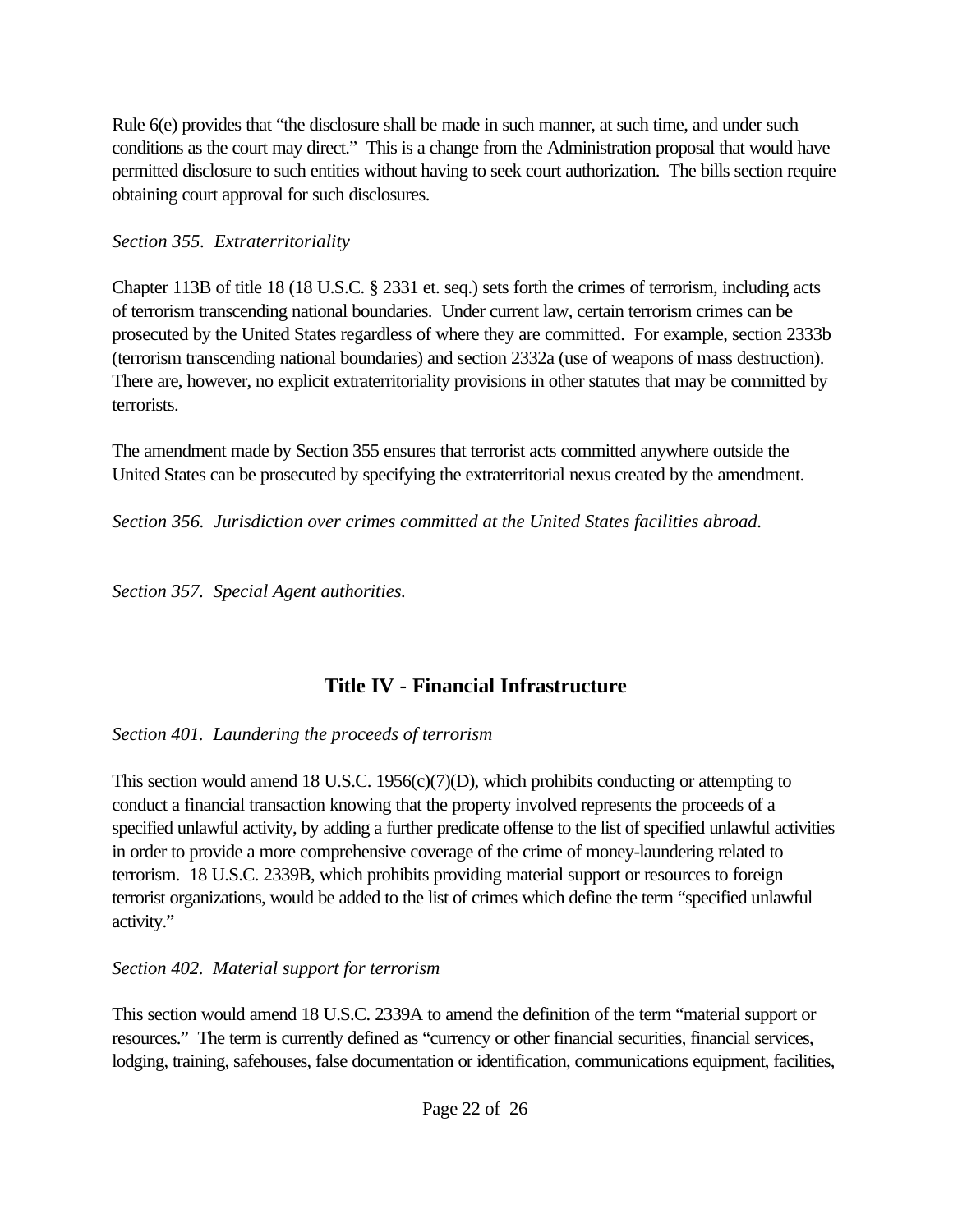weapons, lethal substances, explosives, personnel, transportation, and other physical assets, except medicine or religious materials." This section would replace the term "other financial securities" with the phrase "monetary instruments or financial securities." This change would allow for a broader range of monetary instruments to be included within the scope of "material support or resources."

### *Section 403. Assets of Terrorist Organizations*

This section would amend 18 U.S.C. 981 to expressly provide that any property used to commit or facilitate the commission of, derived from, or otherwise involved in a Federal crime of terrorism is subject to civil forfeiture provisions. Currently, only the "proceeds" of a crime of terrorism are subject to civil forfeiture provisions.

### *Section 404. Technical clarification relating to provision of material support to terrorism*

This section would clarify that the exceptions for food and agricultural products to the nation's Trade Sanctions Programs provided for in the Trade Sanctions Reform and Export Enhancement Act of 2000 shall not limit the provisions of 18 U.S.C. 2339A or 2339B which prohibit providing material support or resources to terrorists and terrorist organizations. With this section, it is clear that anyone who provides food and agricultural products in support of terrorist activity will still be subject to criminal prosecution under sections 2339A and 2339B and will not be able to hide behind the exceptions to the Trade Sanctions Program.

### *Section 405. Disclosure of Tax Information*

This section amends 26 U.S.C. 6103(i)(3) to permit the disclosure of taxpayer identity information from returns by the Internal Revenue Service to the extent necessary to the head of any Federal law enforcement agency in order to assist in the investigation of terrorist incidents, threats, or activities. The disclosure may also be made upon the particularized request of the head of a Federal law enforcement agency. The section also states that returns and return information shall be open to inspection by, or disclosure to, officers and employees of the Department of Justice and the Department of Treasury engaged in the collection or analysis of intelligence information concerning terrorist organizations or activities and such information may be disseminated to other agencies only for use in analysis of and investigation into terrorist activities.

## *Section 406. Extraterritorial Jurisdiction*

Generally, 18 U.S.C. 1029 prohibits the production, use, or trafficking of counterfeit access devices. Access devices are any card, code, account number, pin number or other means of account access that can be used to obtain money, goods, services, or any other thing of value. This section would add a new paragraph that would make any person outside the jurisdiction of the United States criminally liable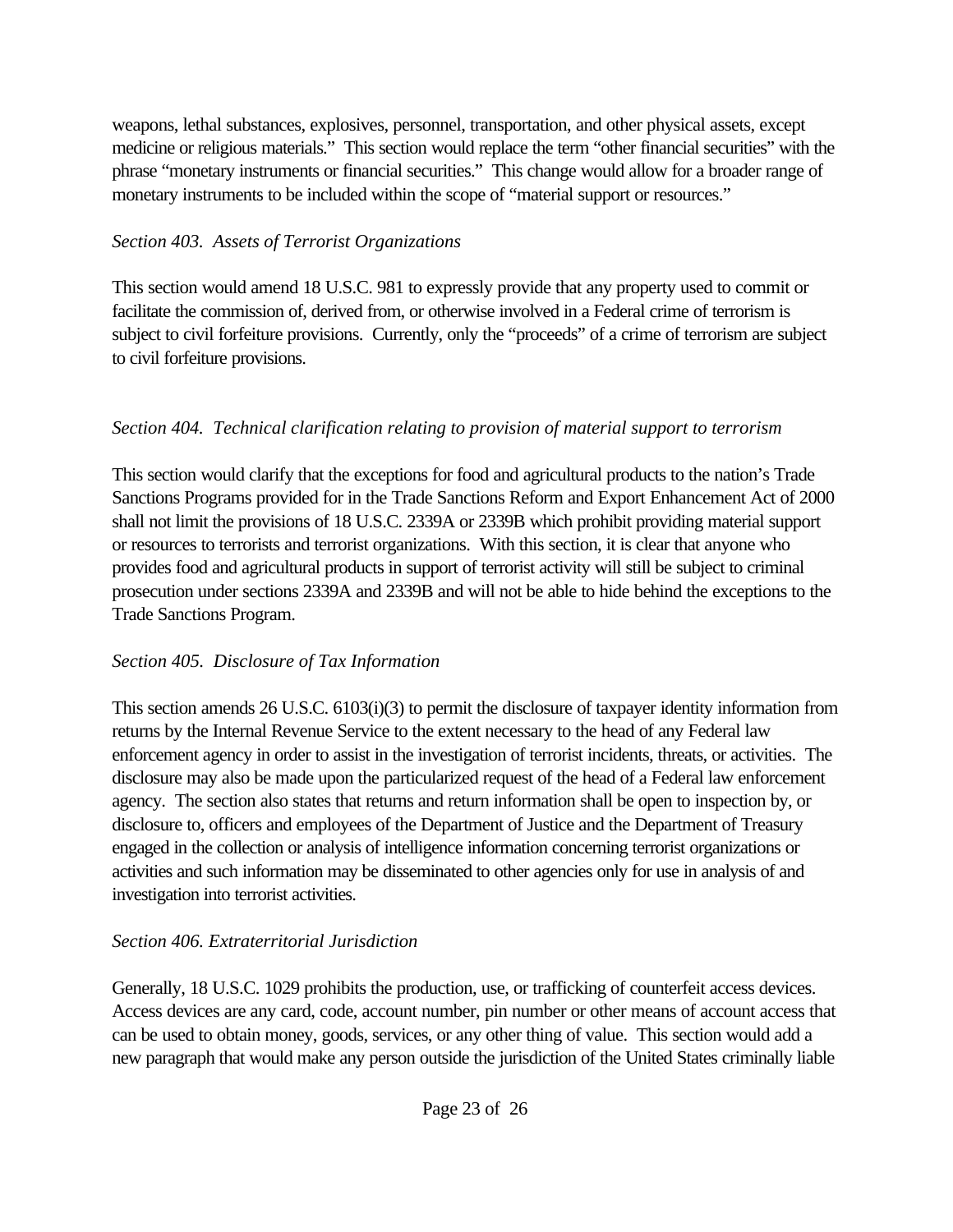for a violation of 18 U.S.C. 1029 if the offense involves an access device issued , owned, managed, or controlled by a financial institution within the jurisdiction of the United States and the person transports, delivers, conveys, or otherwise stores, or holds within the jurisdiction of the United States, the proceeds of such offense or property derived therefrom. Depending on the persons level of involvement, the maximum penalty ranges from 10 to 20 years imprisonment.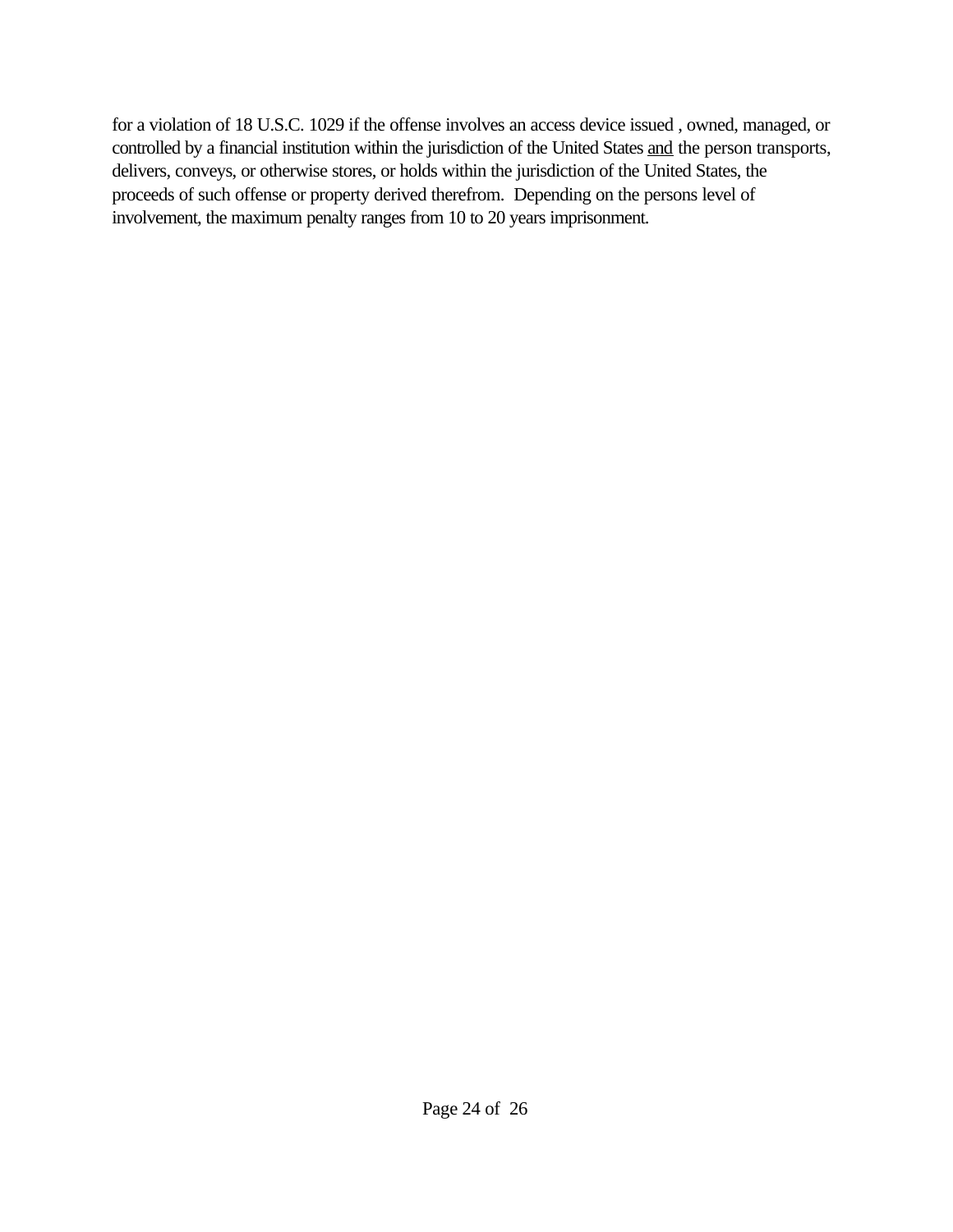## **Title V-Emergency Authorizations**

#### *Section 501: Office of Justice Programs*

This section removes any caps or limitations available under the Victim's of Crime Fund to address the needs of the victims of the terrorists attacks of September 11, 2001. This provision specifically allows the funds allocated for responding to the needs of victims of terrorism within the United States to be awarded to victim service organizations, public agencies (Federal, state and local), and nongovernmental organizations that provide assistance to victims of crime. This section makes changes to the public safety officer benefits (PSOB) programs to provide for public safety officers disabled in the September 11, 2001, terrorist acts and the rescue efforts associated with those.

### *Section 502: Attorney General's Authority to Pay Rewards*

This section specifies that any reward offered by the Attorney General in connection with hijackings or terrorist acts shall not be subject to spending limitations or count toward any aggregate spending limitations.

### *Section 503: Limited Authority to Pay Overtime*

Under the Department of Justice Appropriations Act for FY 2001, overtime pay for INS agents was limited to \$30,000. This section removes the limitation on overtime pay contained in DOJ Appropriations Act for 2001 for border patrol and other INS agents.

### *Section 504: Secretary of State's Authority to Pay Rewards*

This section amends the reward program operated by the Secretary of State, which provides rewards for information that assists in the prevention of acts of terrorism, narcotics trafficking, and other criminal activities. In addition to the information the Secretary of State is authorized to make rewards for, this section would authorize the Secretary to offer rewards for information that leads to "dismantling an organization" or information regarding the "identification or location of an individual holding a leadership position in a terrorist organization." This section also amends the Secretary of States rewards program to increase the maximum payment allowed to \$10 million or more if the Secretary personally determines that a offer or payment is essential to the national security interests of the United States.